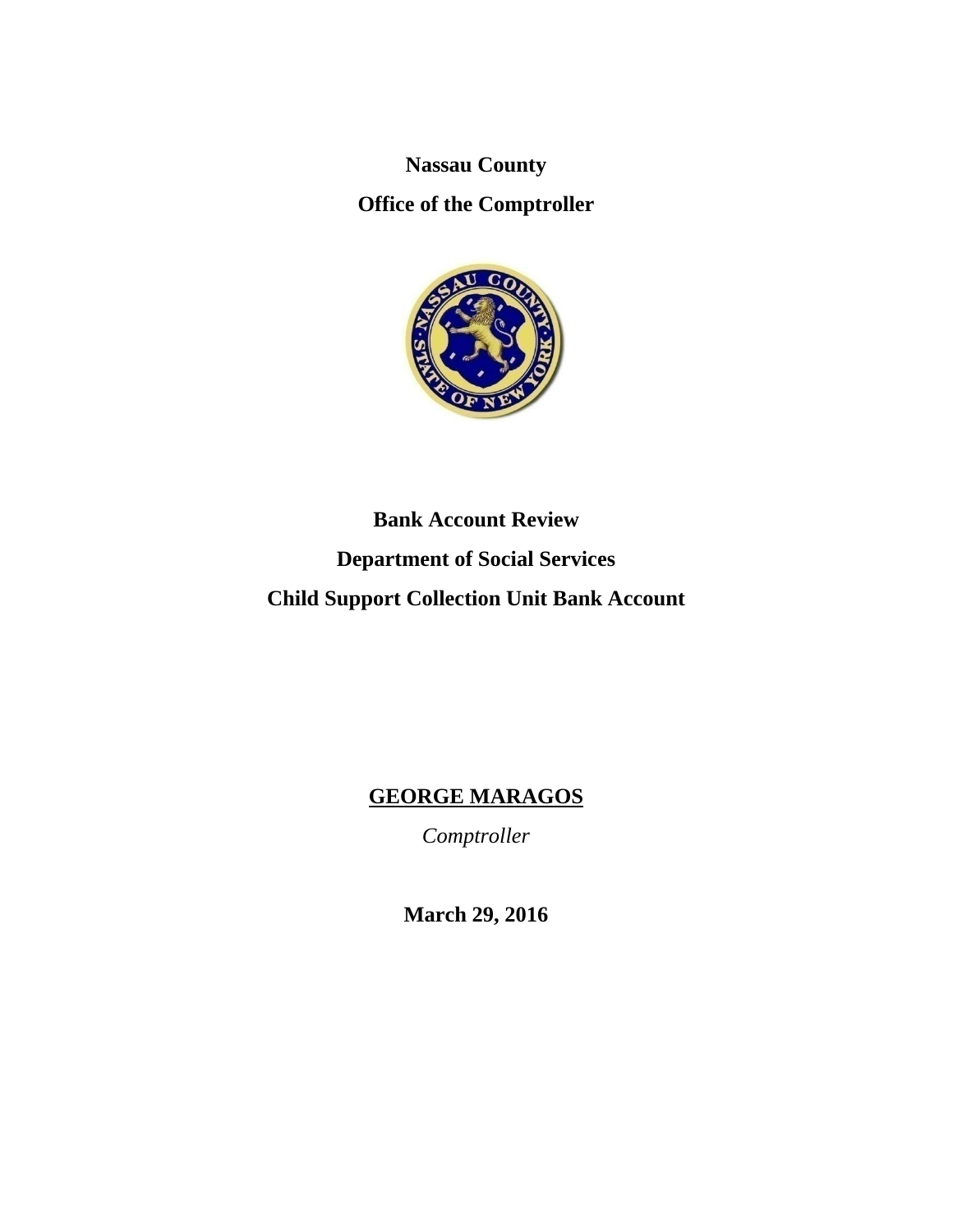# **NASSAU COUNTY**  *OFFICE OF THE COMPTROLLER*

# **George Maragos**

*Comptroller* 

James Garner *Chief Deputy Comptroller*

Raymond J. Averna, Esq. *Deputy Comptroller* 

Eleni Manis, PhD *Acting Director of Communications* 

# Audit Staff

JoAnn Greene *Director of Field Audit* 

Aurora Scifo *Assistant Director of Field Audit* 

Linda Leung *Inspector Comptroller's Office* 

> Debra Foster-Alston *Field Auditor II*

Joseph Giamanco *Field Auditor II* 

Bank Account Review Department of Social Services Child Support Collection Unit Bank Account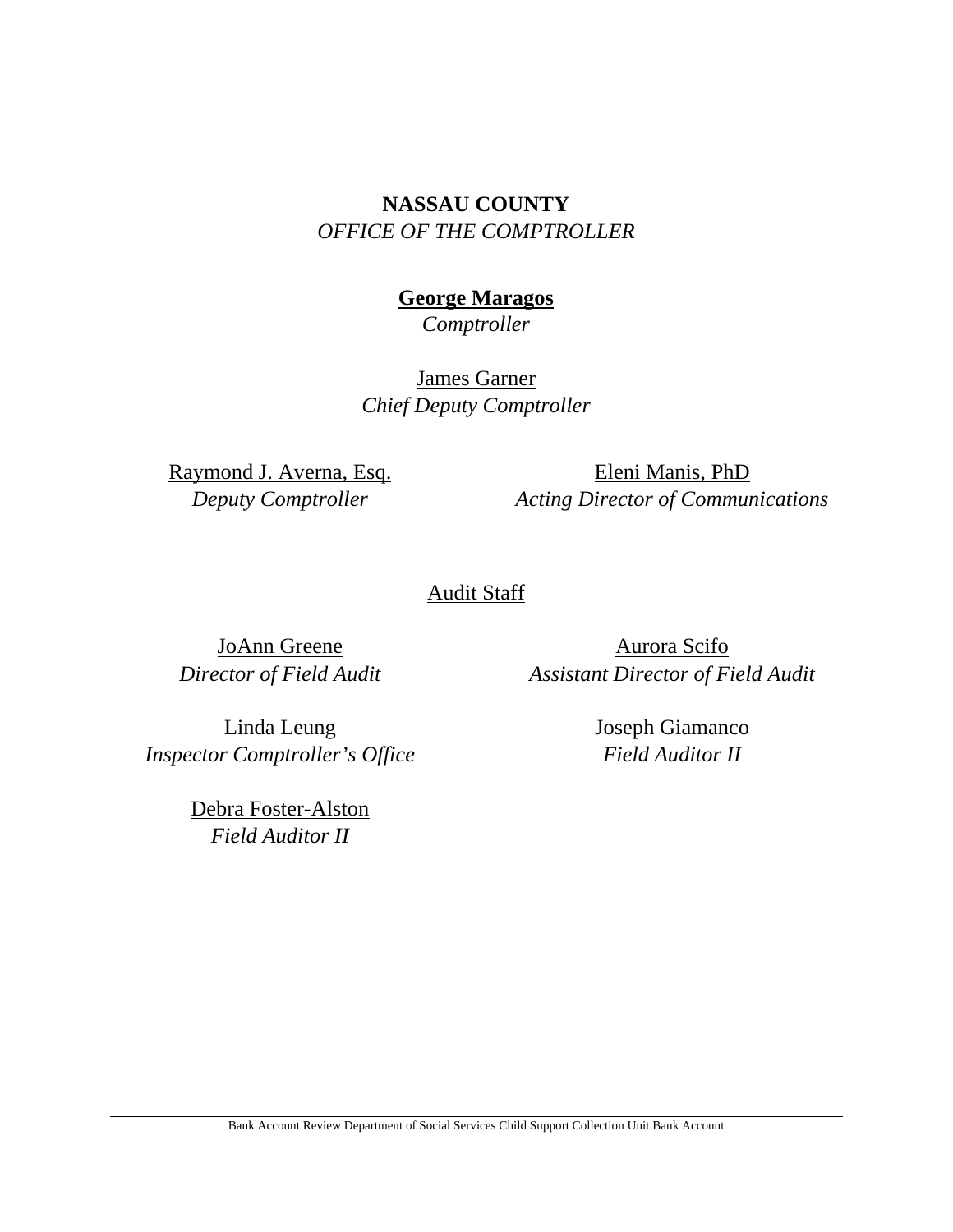# **Introduction:**

The Department of Social Services' ("DSS") Support Collection Unit is required by New York State Law to maintain an account for child support collection and disbursement to the custodial parent. These are proceeds collected by the department for that obligation and are not used for the County's general operations.

#### **Purpose:**

The purpose of this review was to:

- ensure that DSS is fulfilling its fiduciary responsibilities over the collection and distribution of monies meant for the support of children;
- determine whether the DSS Support Collection Unit's bank reconciliations are performed timely and accurately with adequate supervisory oversight; and
- determine that DSS has adequate internal controls to safeguard against misuse or abuse of funds.

#### **Key Findings:**

- There is no evidence of the research done by the Support Collection Unit on each custodial parent's account balance that comprised the \$5.7 million of undisbursed funds in the Support Collection Unit bank account as of December 31, 2014, without looking at each custodial parent's account individually in the system.
- There is no aging report based on the last time a disbursement was made from each custodial parent's account. An aging report only exists based on the last date a deposit was received in the account from a non-custodial parent. The last date a disbursement was made from a custodial parent's account is obtained only by examining each individual account.
- Analysis of an ad hoc report specifically requested by the auditors of all undisbursed account balances as of December 31, 2014 showed that the \$5.7 million balance at December 31, 2014 represented 7,509 accounts. In addition, \$1.2 million of the \$5.7 million or 21% still remained undisbursed as of December 2015.
- The Support Collection Unit is not entering the Undistributed Collections ("UDC") Categories and Codes provided in 2005 by the New York State Office of the Temporary and Disability Assistance ("OTDA") in the designated place in the system to document the reason why funds cannot be disbursed from an account. The UDC categories and codes were specifically established and designed by OTDA to help monitor, assess and reduce undisbursed funds in the custodial parents' accounts.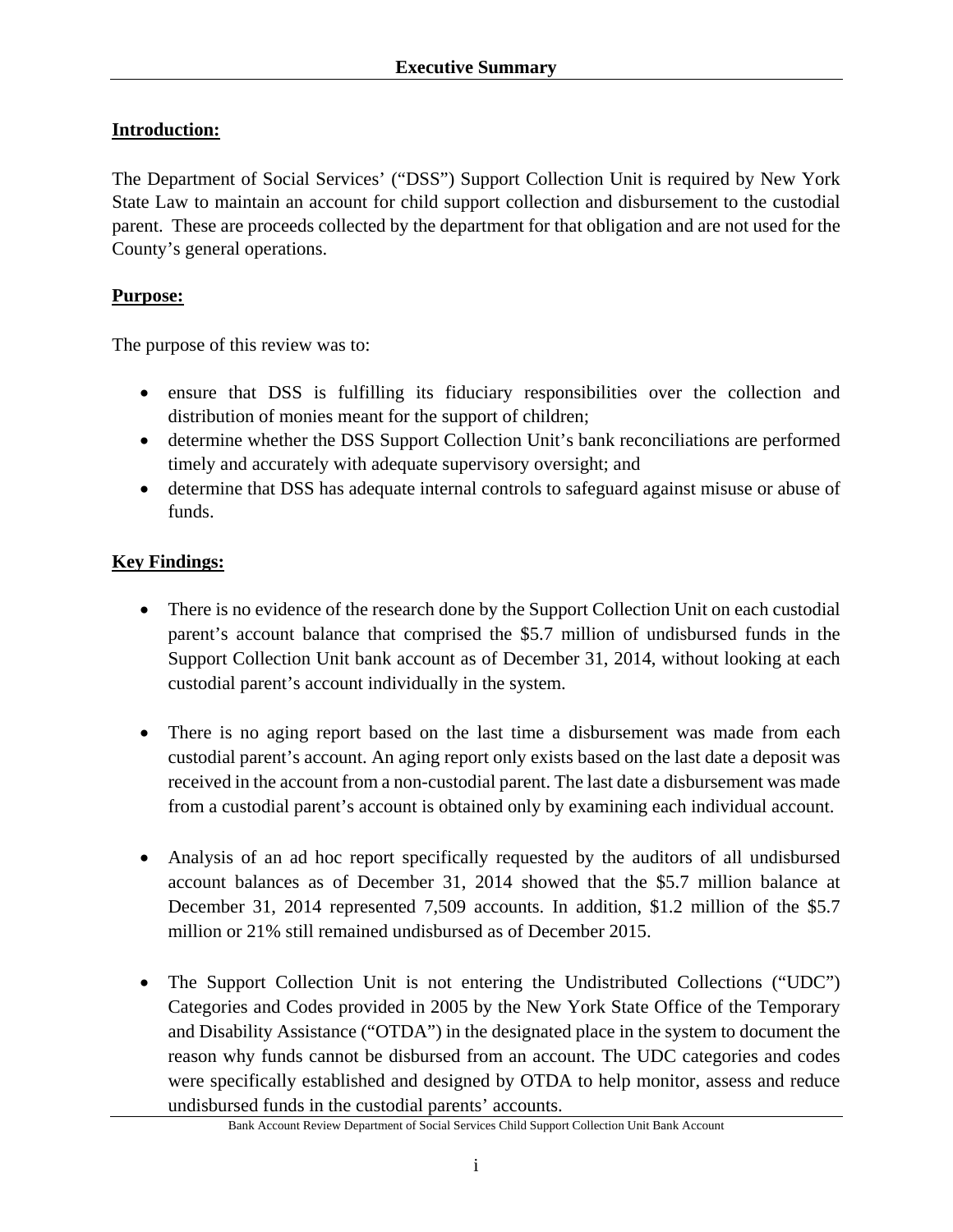- The Support Collection Unit has no escheatment process to determine if and when undistributed funds are be escheated to New York State as required by the Social Services Law.<sup>1</sup> In addition, no process is in place to evidence when, if, or to what extent, the required due diligence efforts had commenced regarding undistributed account balances in order complete the escheatment process required by the Social Services Law.
- There is a lack of managerial oversight of, and segregation of duties regarding, the accounting function. One accountant received the unopened bank statements, prepared the bank reconciliations and reissued payments from the same bank account with no supervisory review in place. Further, oversight did not exist to ensure that research was done on stale dated checks before reissuing checks.

## **Key Recommendations:**

 $\overline{a}$ 

We recommend that DSS Support Collection Unit:

- investigate and clear the undistributed bank balances by determining whether funds are to be: refunded to non-custodial parents; disbursed to custodial parents; or due to public assistance.
- enter the UDC categories and codes provided by the OTDA in the system, as required, to document the research performed on accounts and why the funds have not been disbursed.
- automatically create an undistributed funds aging report that shows the payment dates to custodial parents to help in the research of undistributed balances in the account.
- create an escheatment process for undistributed account balances with the help of OTDA to ensure compliance with the Social Services Law.
- segregate the accounting duties so that one accountant does not prepare the bank reconciliation and also process daily disbursements for the reissuance of stale dated checks.
- research the reasons for staled dated checks before new checks are issued.

<sup>&</sup>lt;sup>1</sup> The New York State Social Services Law, Section 111-h(5), Support Collection Unit.

Bank Account Review Department of Social Services Child Support Collection Unit Bank Account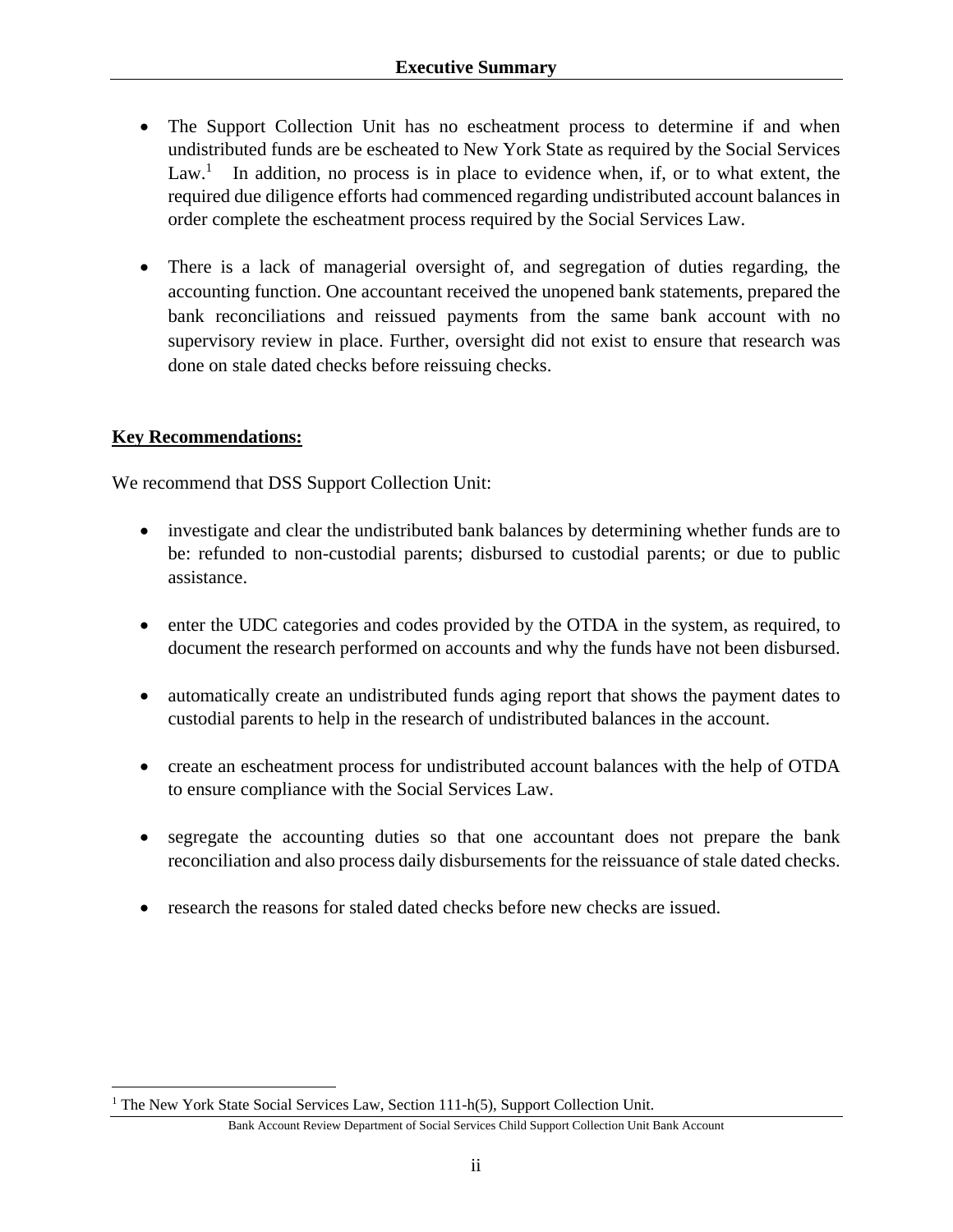#### **Executive Summary**

\*\*\*\*\*\*

The matters covered in this report have been discussed with the officials of the Child Support Collection Unit. On January 21, 2016, we submitted a draft report to DSS for their review. DSS provided their response on March 14, 2016. Their response and our follow up to their response are included as an Appendix to this report.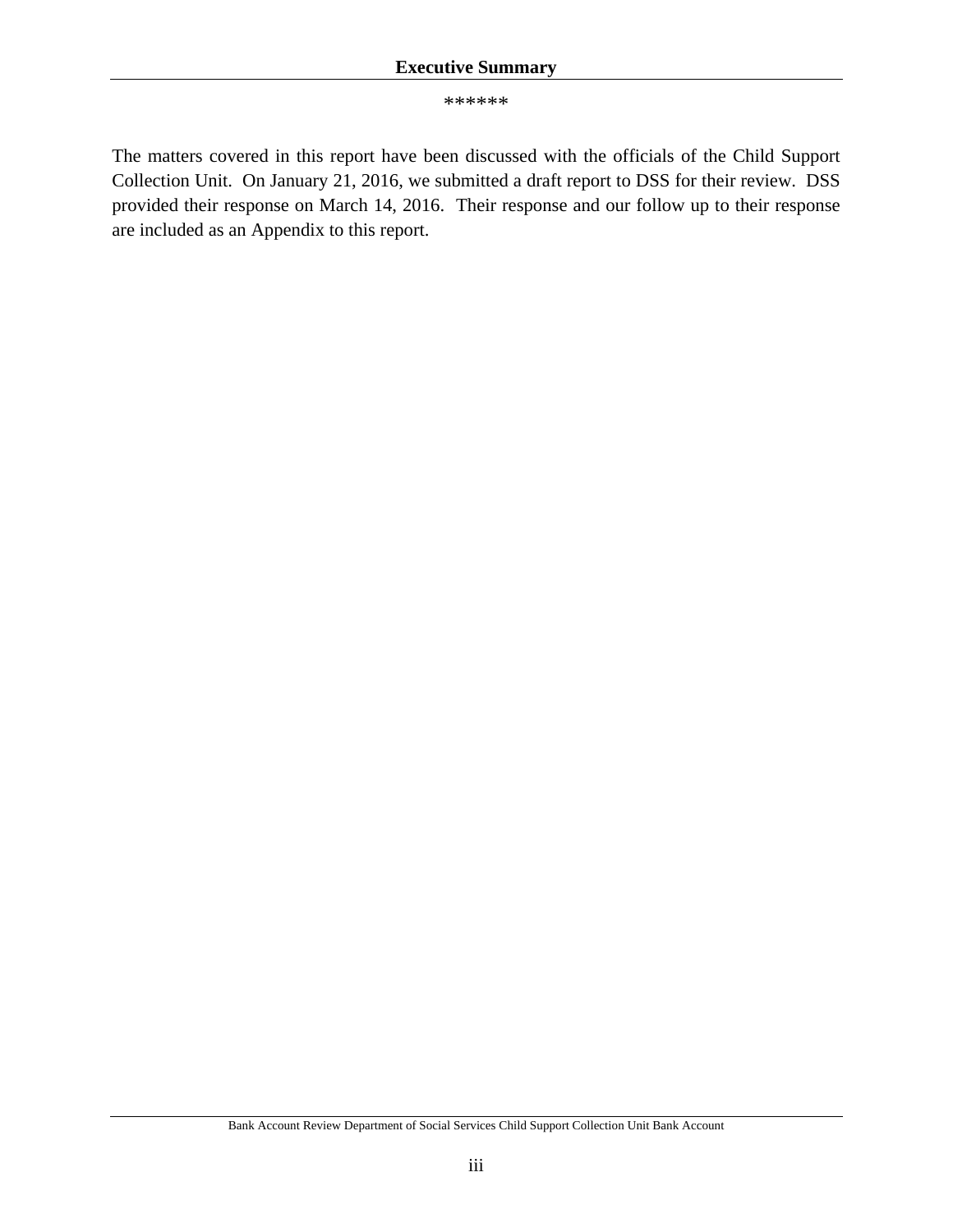# **Page**

| (1) \$5.7 Million of Undisbursed Funds in the Child Support Bank Account Needs<br>Investigation; Unit Not Using NYS Coding for Identifying and Clearing Undisbursed Funds. 5 |  |
|------------------------------------------------------------------------------------------------------------------------------------------------------------------------------|--|
| (2) There Is No Escheatment Process To Determine If and When Undistributed Funds of                                                                                          |  |
| (3) Lack of Segregation of Duties on Bank Reconciliation and Disbursement Functions on a<br>\$96 Million Annual Disbursement Account May Result in a Risk of Fraud 13        |  |
|                                                                                                                                                                              |  |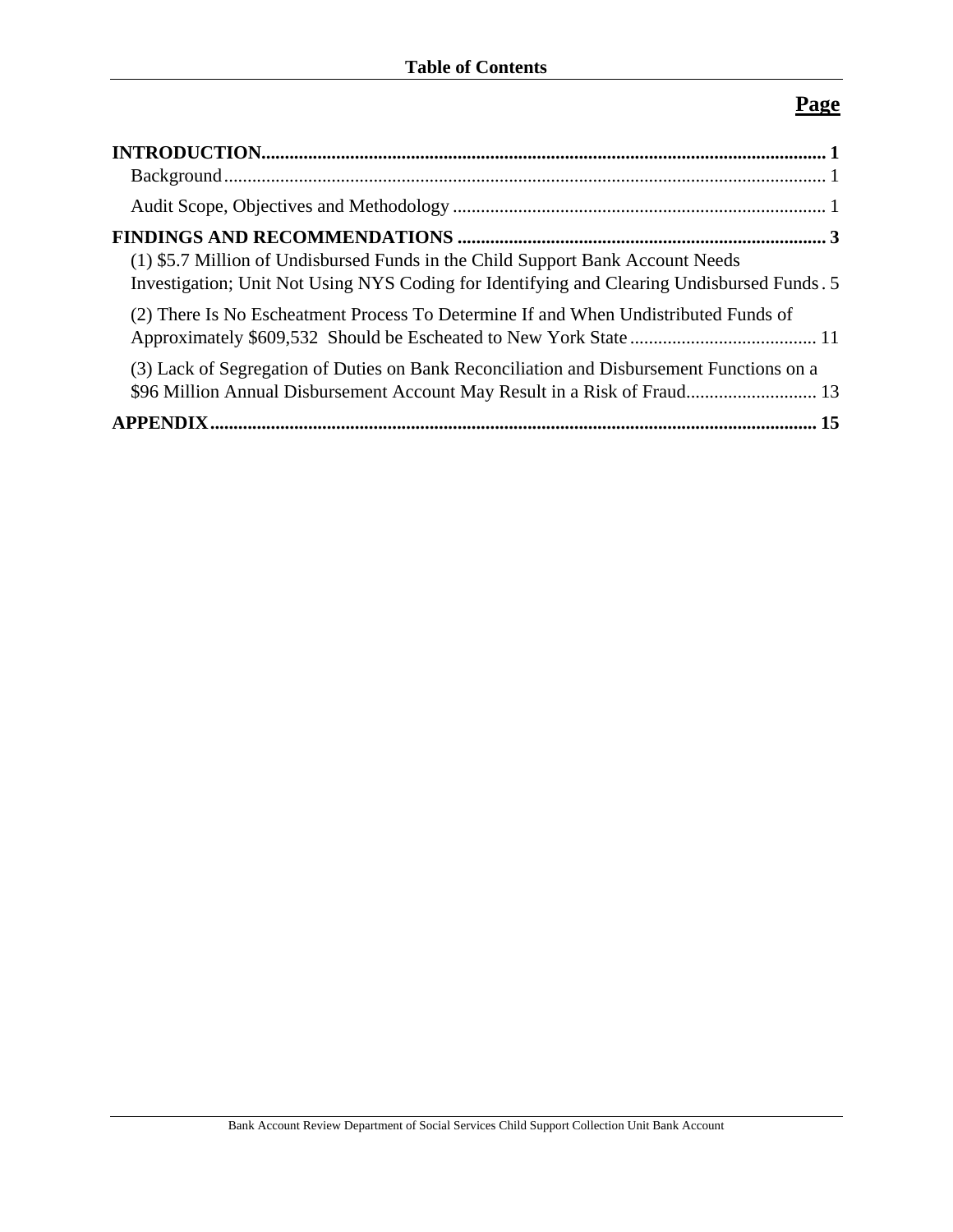# **Background**

New York State Social Services Law Section  $$111-h^2$  requires that each social services district establish a support collection unit in accordance with regulations of the department to collect, account for, and disburse funds paid pursuant to any order of child support.

Field Audit recently conducted a countywide survey and compilation of the bank accounts used by all Nassau County Departments via a questionnaire. Information was collected on accounts kept within the Nassau Integrated Financial System ("NIFS") Bank Accounts (where proceeds are used for County operations), non-NIFS accounts where departments collect and disburse funds that do not belong to the County and petty cash accounts that are maintained in various departments.

As a part of the review of the Countywide Bank Accounts, we identified sixteen non-NIFS bank accounts<sup>3</sup> (exclusive of the County Clerk's Office) that had balances. The DSS Support Collection Unit bank account was selected as the first to be reviewed as it had a large balance, \$6,628,410 (total of all accounts as of December 31, 2014 of approximately \$23,946,404), per the questionnaire.

# **Audit Scope, Objectives and Methodology**

The audit period covered fiscal year 2013 to August 31, 2015.

The objective of the review is to determine whether the DSS Support Collection Unit account is being monitored and reviewed by the Treasurer's Office to ensure there is no misuse of funds and that bank reconciliations are performed timely to safeguard assets especially those that are not recorded on the County's accounting system.

Our review of the account included the following:

- 1. Review the activity in the Support Collection Unit account to ensure proper documentation is maintained and the account is being utilized in accordance with the intended purpose.
- 2. Determine that the bank reconciliation was performed on a timely basis and there is evidence of managerial review.
- 3. Determine the reason the account carries such a large balance.

 $\overline{a}$ <sup>2</sup> New York State Social Services Law, Section 111-h. Support Collection Unit.<br><sup>3</sup> Also excludes the Nassau County Sewer Storm, Tobacco Settlement and CTSC

<sup>&</sup>lt;sup>3</sup> Also excludes the Nassau County Sewer Storm, Tobacco Settlement and CTSC Residual Trust accounts.

Bank Account Review Department of Social Services Child Support Collection Unit Bank Account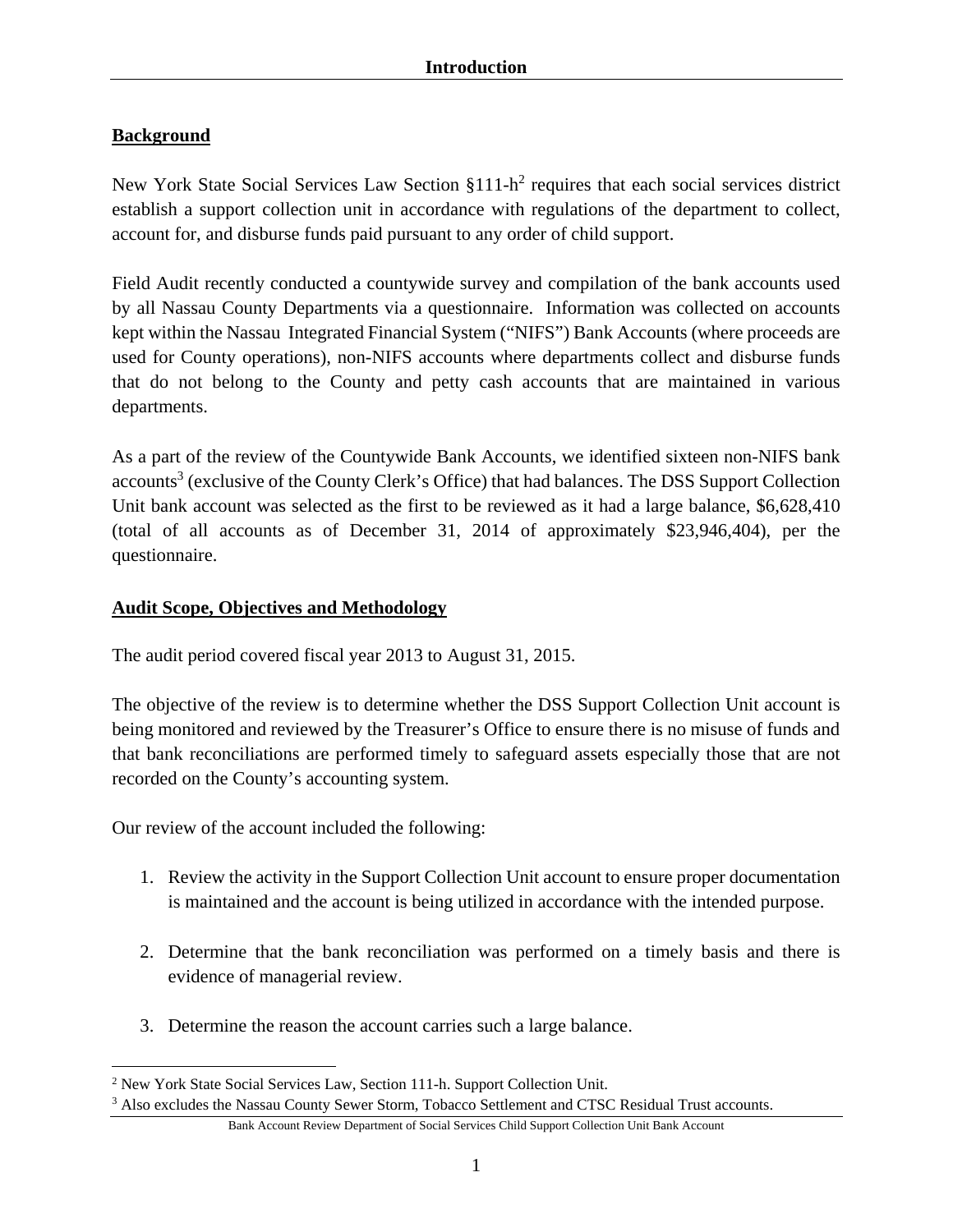- 4. Interview the staff to understand the process followed when performing bank reconciliations, including timeliness and management oversight.
- 5. Test a sample of items from the bank reconciliation to ensure accuracy.

We verified the deposits and disbursements on the bank account to the New York State Asset System<sup>4</sup> (database of records), and reviewed the reasons for the large cash balances on the bank reconciliations.

We believe our review provides a reasonable basis for the findings and recommendations contained herein.

<u>.</u>

<sup>&</sup>lt;sup>4</sup> The Asset System is the software database used by New York State to handle all child support receipts and disbursements. Receipt and disbursement information is promulgated to Nassau County (and the other counties of New York) on a daily basis.

Bank Account Review Department of Social Services Child Support Collection Unit Bank Account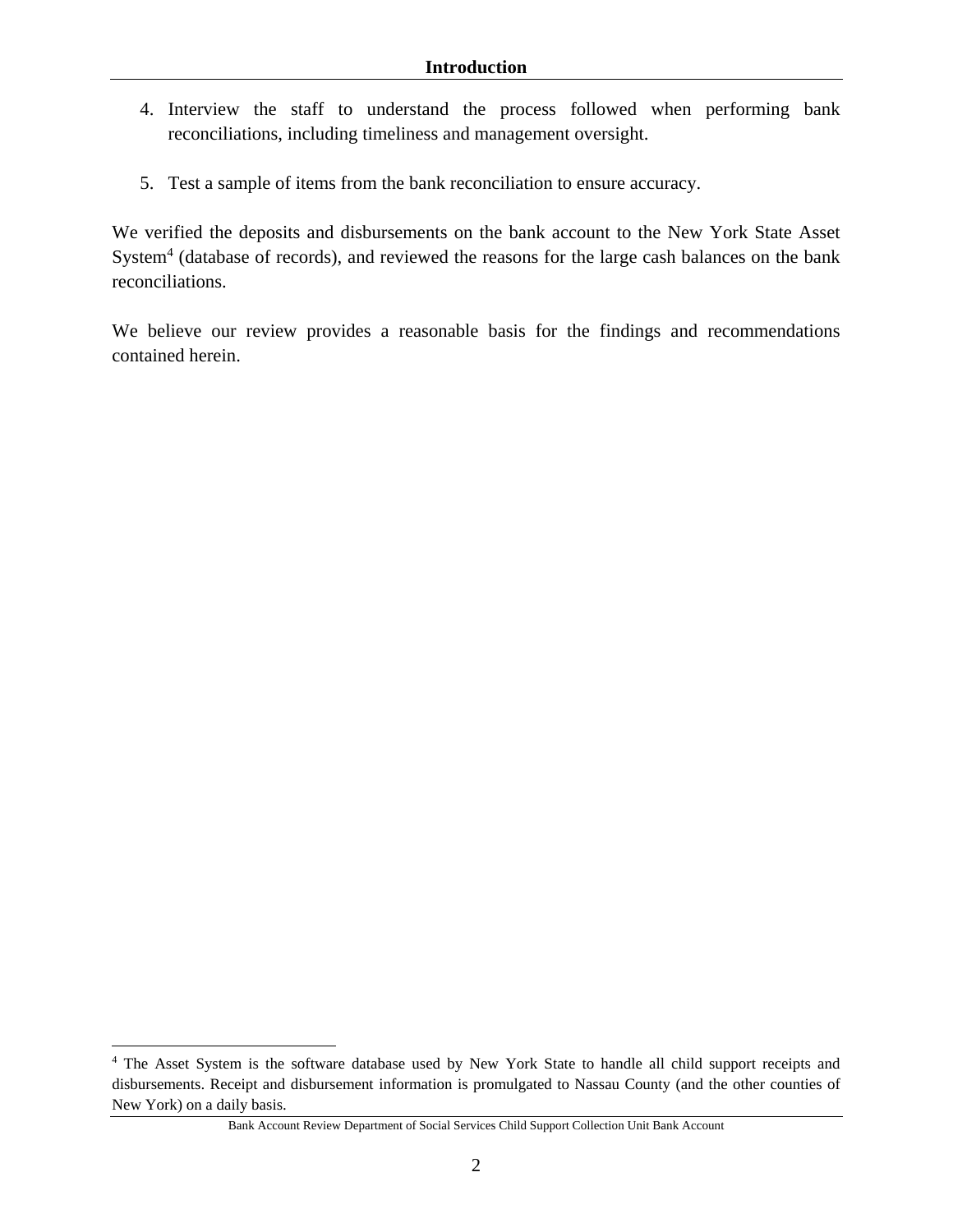## **DSS Support Collection Unit**

The DSS Support Collection Unit is responsible for the management and oversight of the non-County funds in the Support Collection Unit bank account (a non-NIFS account). The purpose of this bank account is for the disbursement of child support monies to the custodial parent collected from the non-custodial parent.

New York State receives and deposits all payments from the non-custodial parents into the New York State bank account. The New York State Processing Center then disburses funds into the Support Collection Unit bank account to pay the custodial parents. All monies collected from the non-custodial parents and payments made to the custodial parents are recorded in the New York State Asset System. In some instances, cash deposits and checks from the County courts are given directly to the Nassau County Support Collection Unit for deposit. All bounced checks are recorded in the Asset System, and payments to the custodial parent are stopped until payment for the bounced check is received.

The DSS Support Collection Units' total annual collection from non-custodial parents and total annual disbursements to the beneficiaries are listed in Exhibit I, below.

## **Exhibit I**

# DSS Support Collection Unit Total Annual Collections and Disbursements 2013, 2014 and 2015

|      |                           | Annual               |
|------|---------------------------|----------------------|
| Year | <b>Annual Collections</b> | <b>Disbursements</b> |
| 2013 | \$105,019,268             | \$103,467,736        |
| 2014 | \$101,974,754             | \$102,512,626        |
| 2015 | \$104,725,284             | \$103,896,348        |

The average of the annual collections and total annual disbursements for the three years is approximately \$103,906,435 and \$103,292,237, respectively.

It should be noted that this bank account is very voluminous with deposits into the NYS lockbox account as wire transfers, Unemployment Insurance Benefits deposits and direct deposits. There are numerous tax offsets from the IRS, NYS tax and the lottery. The funds in the bank account include the following: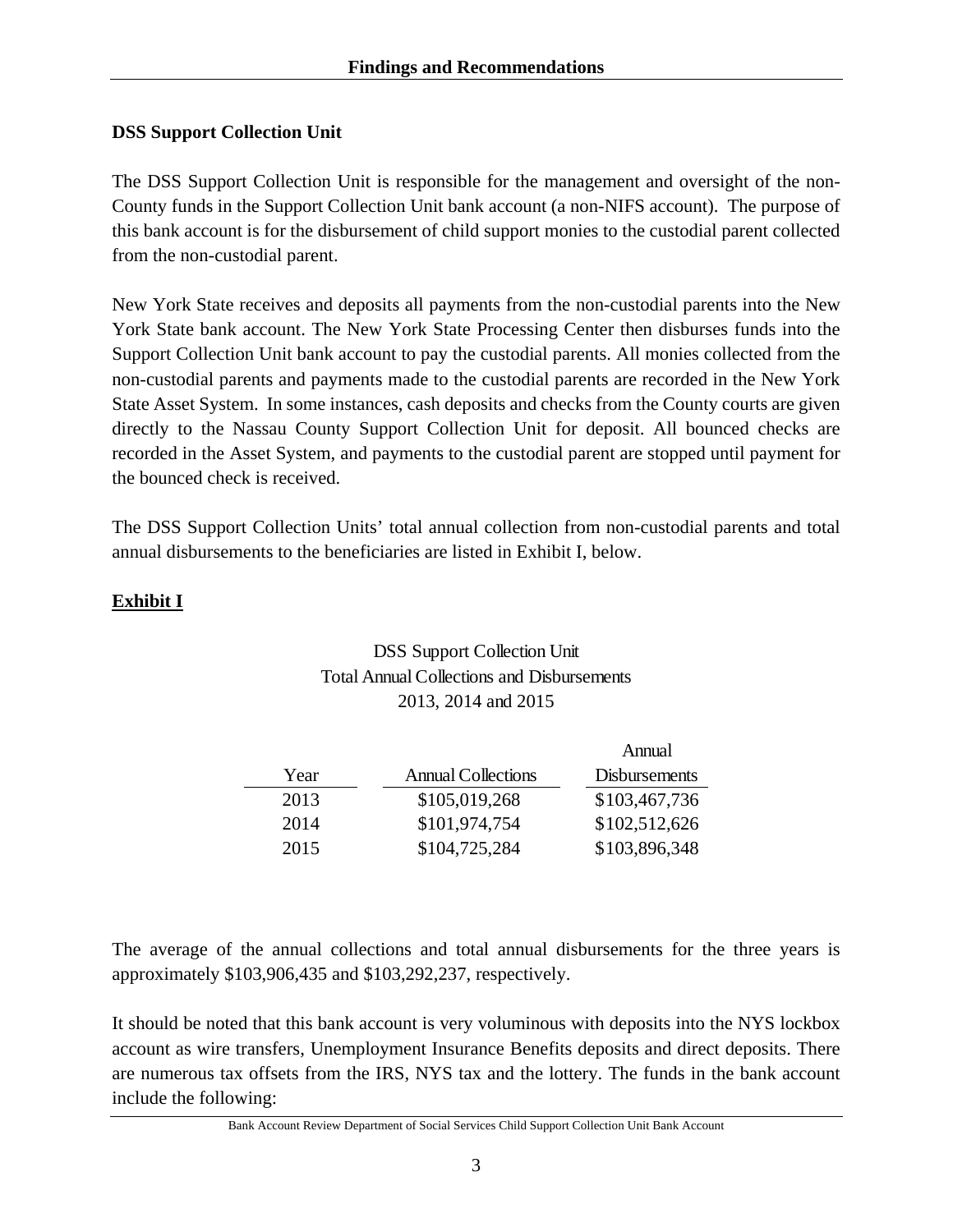- child support payments from the non-custodial parent set to be disbursed pursuant to court order;
- monies for administrative accounts created to maintain payments from the Federal Tax Refund Offset Process pending disbursements pursuant to Federal guidelines. These payments are held for a period of not less than six months pursuant to the New York State Office of Temporary and Disability Assistance policy; and
- monies for administrative accounts created to hold payments received from the New York State Department of Taxation and Finance intercepted by the Support Collection Unit as a result of tax offsets, lottery intercepts and unidentified payments.

4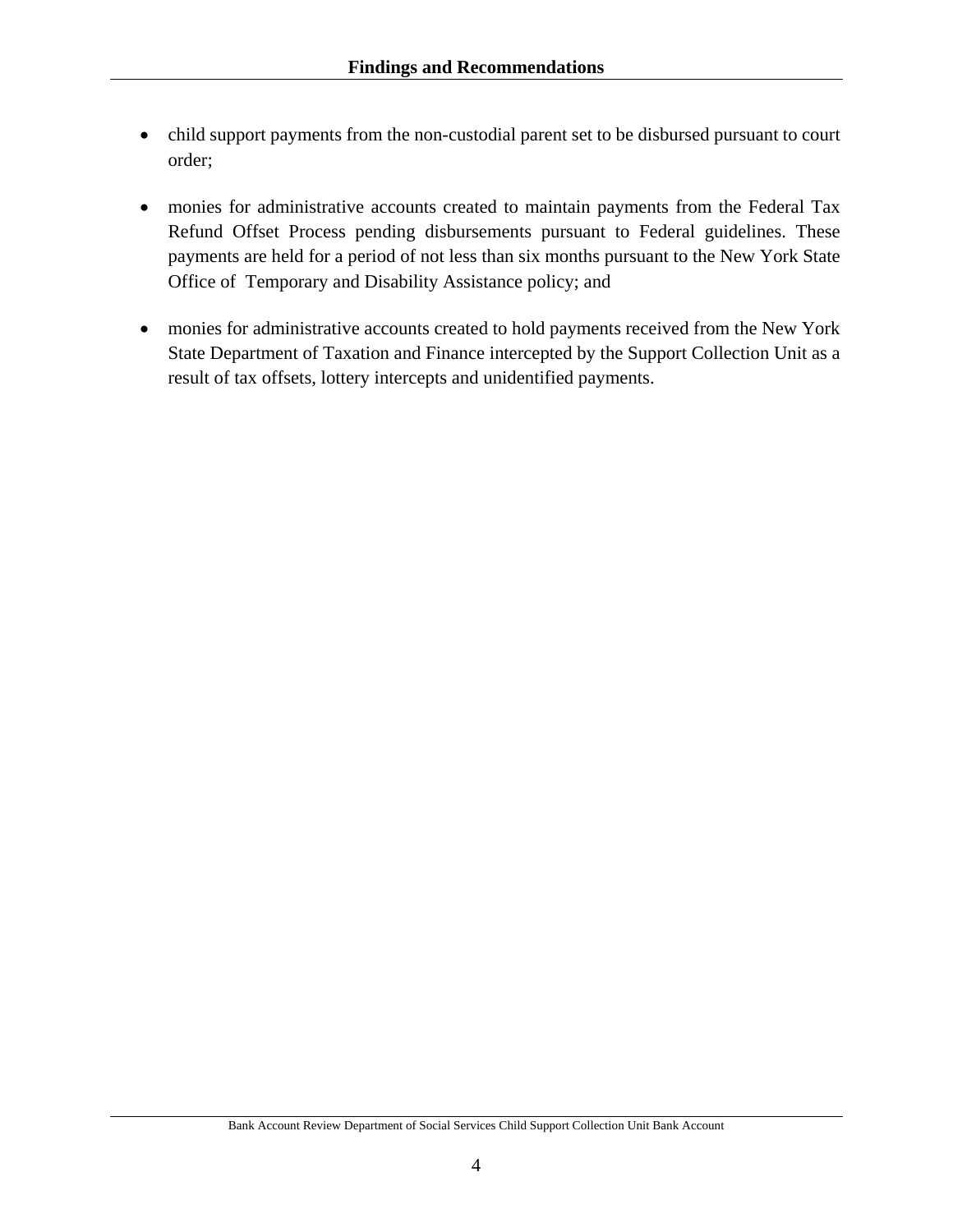# **Audit Finding:**

# **(1) \$5.7 Million of Undisbursed Funds in the Child Support Bank Account Needs Investigation; Unit Not Using NYS Coding for Identifying and Clearing Undisbursed Funds**

During the review of the December 2014 Bank reconciliation and the auditors' meeting with the DSS Support Collection Unit in February 2015, the auditors documented these issues:

- No evidence that corrective action is being taken on the undisbursed bank balance totaling \$5.7 million (as of December 31, 2014 per the bank reconciliation). The average undisbursed bank balance for three years ended December 31, 2012 to December 31, 2014 was approximately \$5.2 million. The unit states that they are constantly researching some accounts although they might not have been specifically addressing the \$5.7 million. Further, there is no evidence of the research that has been done without looking at each account individually.
- An aging only exists by the last date a deposit was received in the account from a noncustodial parent. There is no aging according to the last time a disbursement was made from the account. This information can only be obtained by reviewing each individual account.
- The Director of Child Support Collection stated the Collection Unit is unable to investigate and timely reduce the undistributed bank balances. According to the Director, since the process is very labor intensive, the unit would need additional staff working 100% on clearing the ever increasing undistributed balance, which has grown from \$4.5 million (2012) to over \$5.8 million (April 2015). The Director also stated that in the past, there was a specialized unit that handled these investigations, but it was eliminated when the unit became short staffed. Prior to 2004, the unit had 114 staff workers and presently there are 53.

Upon the auditors' request, the Support Collection Unit worked on this matter and provided an Excel spreadsheet retrieved from the New York State Asset System of the undistributed bank balances for each child support case from the fiscal years ended December 31, 2012 through 2014 and January 1 through April 30, 2015. The spreadsheet showed the child support case number, the undistributed support amount paid by the non-custodial parent pursuant to the court order and the last date a payment had been received by New York State. The worksheet did not show the last date a payment was made to the custodial parents. We were informed by the Support Collection Unit that the Asset System does not allow the download of dates and amounts of payments made to the custodial parents; this data could only be obtained by reviewing each of the child support accounts on an individual basis.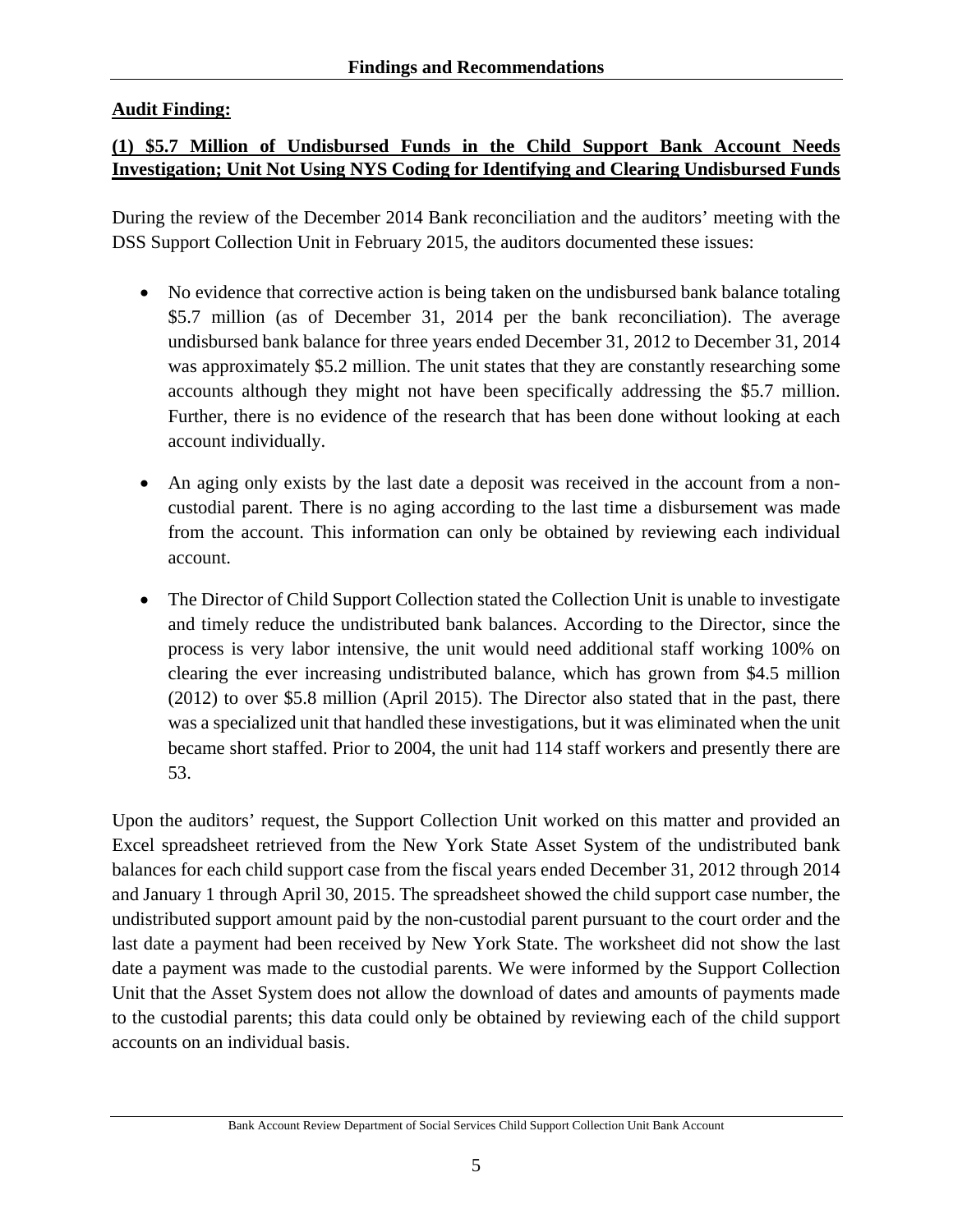In order to address the auditors concerns listed above, the Unit consulted with NYS to generate an ad hoc report listing all undisbursed balances as of December 31, 2014. The auditors met with the Unit again on February 29, 2016. The Support Collection Unit provided an undistributed collection spreadsheet<sup>5</sup> that showed the number of cases by year (that coincided with the date the last receipt was deposited from the non-custodial parent) totaling to the bank balance of \$5.7 million. The report showed that \$1.2 million of the \$5.7 million 2014 balance still remained undisbursed as of December 2015. The DSS Accounting Executive also stated that a good portion of the \$4.5 million disbursed by December 2015 represented the more current monies that flowed in and out of the account without issues.

Exhibit II below summarizes the total undistributed balance of \$5.7 million as of December 31, 2014, by dollar range of the individual undistributed account balances. It shows that 5,189 of the 7,509 accounts or 69% have individual undistributed balances of under \$500. Also, of the 5,189 accounts, 2,101 have individual balances of less than \$100 and 234 of them are under \$1.00.

 $\overline{a}$ 

<sup>&</sup>lt;sup>5</sup> The undistributed collection spreadsheet was obtained by the Child Support Collect Unit from the Asset System as a special request to address findings in the audit report. It was provided to the auditors post audit and was not subject to testing.

Bank Account Review Department of Social Services Child Support Collection Unit Bank Account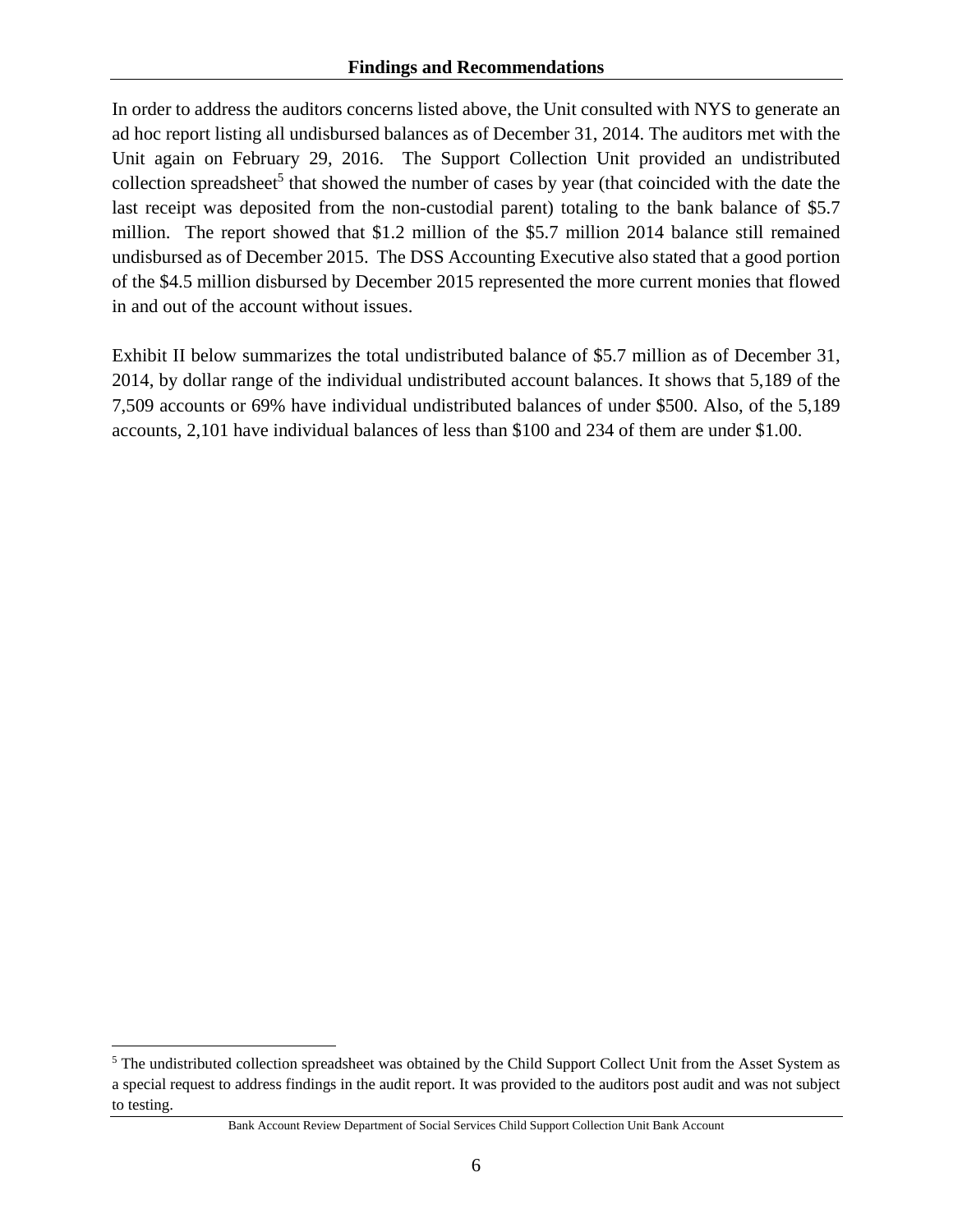#### **Exhibit II**

|                              | Analysis of Unuisbursed Accounts<br>as of 12/31/14 |    |           |                   |    |               |    |                      |  |  |
|------------------------------|----------------------------------------------------|----|-----------|-------------------|----|---------------|----|----------------------|--|--|
| <b>Undistributed Account</b> |                                                    |    | # of      | <b>Obligation</b> |    | <b>Amount</b> |    |                      |  |  |
|                              | <b>From</b>                                        |    | To        | <b>Accounts</b>   |    | <b>Amount</b> |    | <b>Undistributed</b> |  |  |
| \$                           | 0.01                                               | \$ | 0.99      | 234               | \$ | 37,278.81     | \$ | 95.39                |  |  |
| \$                           | 1.00                                               | \$ | 9.99      | 232               | \$ | 30,605.50     | \$ | 1,004.67             |  |  |
| \$                           | 10.00                                              | \$ | 49.99     | 692               | \$ | 58,091.15     | \$ | 20,552.24            |  |  |
| \$                           | 50.00                                              | \$ | 99.00     | 943               | \$ | 96,975.68     | \$ | 67,260.66            |  |  |
| \$                           | 100.00                                             | \$ | 499.99    | 3,088             | \$ | 537,776.35    | \$ | 755,139.24           |  |  |
| \$                           | 500.00                                             | \$ | 999.99    | 1,017             | \$ | 353,202.84    | \$ | 714,324.98           |  |  |
| \$                           | 1,000.00                                           | \$ | 4,999.99  | 1,113             | \$ | 578,824.18    | \$ | 2,267,757.56         |  |  |
| \$                           | 5,000.00                                           | \$ | 9,999.99  | 131               | \$ | 57,334.04     | \$ | 889,803.62           |  |  |
| \$                           | 10,000.00                                          | \$ | 19,999.99 | 52                | \$ | 17,997.41     | \$ | 720,716.26           |  |  |
|                              | 20,000.00                                          | \$ | 29,999.99 | 5                 | \$ | 1,928.00      | \$ | 130,891.54           |  |  |
|                              | 30,000.00                                          | \$ | 39,999.99 |                   | \$ | 1,120.00      | \$ | 38,080.00            |  |  |
|                              | 40,000.00                                          | \$ | 86,999.00 | $\theta$          | \$ |               | \$ |                      |  |  |
|                              | 87,000.00                                          | \$ | 99,999.99 |                   | \$ |               | \$ | 87,431.53            |  |  |
|                              |                                                    |    |           | 7,509             | \$ | 1,771,133.96  | \$ | 5,693,057.69         |  |  |

**DSS Support Collection Unit Analysis of Undisbursed Accounts** 

Exhibit III segregates the portion of the \$ 5.7 million undisbursed balance as of 12/31/14 where the obligation amount for each account is zero. An obligation amount of zero means the noncustodial parent is no longer required to make payments into the account. The Exhibit shows that \$1,821,799 of the \$5.7 million balance at 2014 represent 2,576 of the 7,509 accounts or 34% with zero obligation amounts. We found no evidence that the accounts with zero obligation amounts are being actively reviewed and investigated by the Support Collection Unit to determine the nature of the funds in the account and whether monies need to be disbursed to the custodial parents or returned to the non-custodial parents.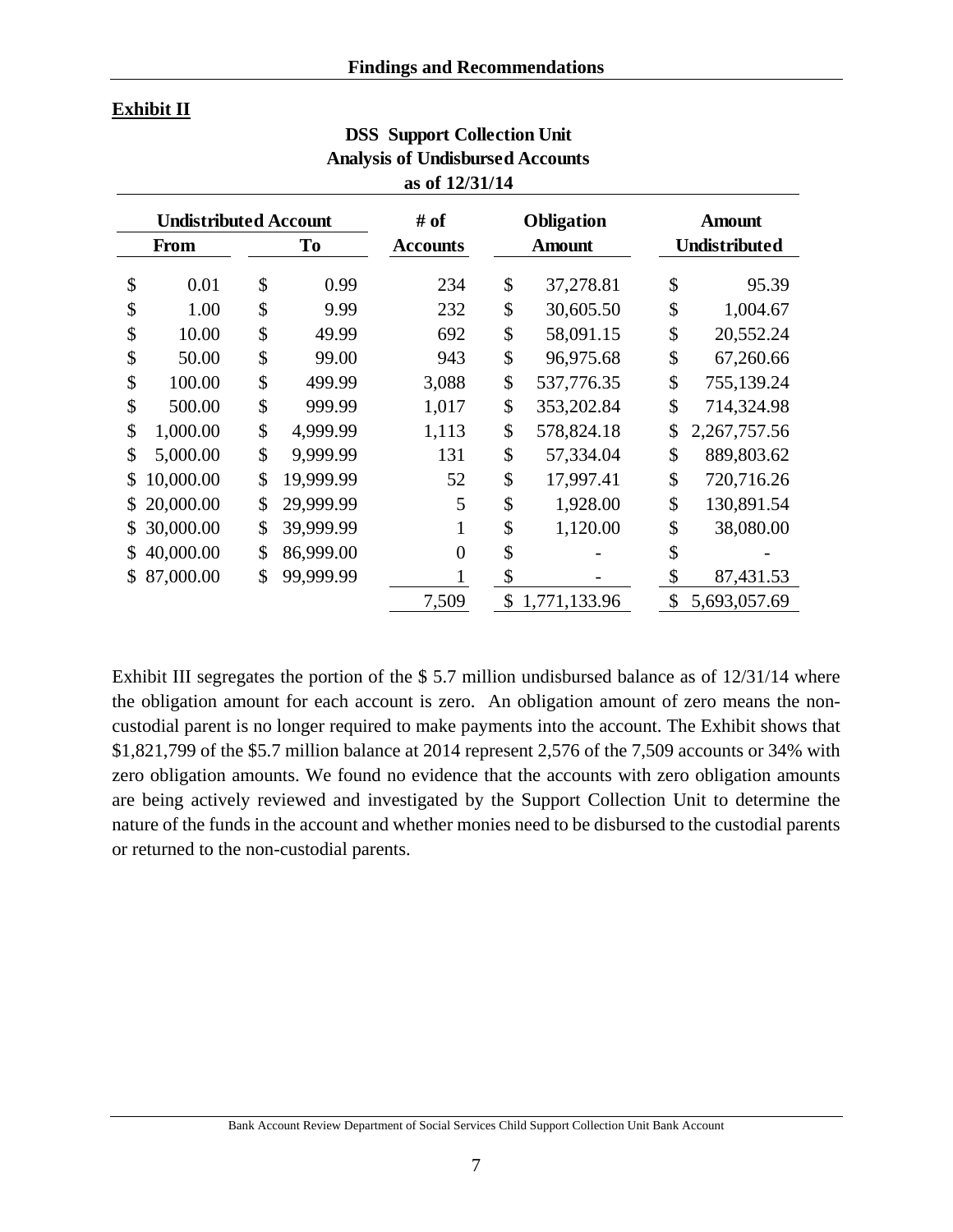# **Exhibit III**

| <b>DSS Support Collection Unit</b><br><b>Analysis of Undisbursed Accounts</b><br>with Obligation Amounts of Zero<br>as of 12/31/14 |    |                 |                |               |                      |    |                  |  |  |  |
|------------------------------------------------------------------------------------------------------------------------------------|----|-----------------|----------------|---------------|----------------------|----|------------------|--|--|--|
| <b>Undistributed Account</b>                                                                                                       |    |                 | # of           |               | <b>Obligation</b>    |    | <b>Amount</b>    |  |  |  |
| To<br><b>From</b>                                                                                                                  |    | <b>Accounts</b> |                | <b>Amount</b> | <b>Undistributed</b> |    |                  |  |  |  |
| \$<br>0.01                                                                                                                         | \$ | 0.99            | 121            | \$            |                      | \$ | 48.52            |  |  |  |
| \$<br>1.00                                                                                                                         | \$ | 9.99            | 98             | \$            |                      | \$ | 404.36           |  |  |  |
| \$<br>10.00                                                                                                                        | \$ | 49.99           | 270            | \$            |                      | \$ | 8,045.86         |  |  |  |
| \$<br>50.00                                                                                                                        | \$ | 99.00           | 409            | \$            |                      | \$ | 28,353.01        |  |  |  |
| \$<br>100.00                                                                                                                       | \$ | 499.99          | 1,003          | \$            |                      | \$ | 235,515.58       |  |  |  |
| \$<br>500.00                                                                                                                       | \$ | 999.99          | 277            | \$            |                      | \$ | 194,091.41       |  |  |  |
| \$<br>1,000.00                                                                                                                     | \$ | 4,999.99        | 332            | \$            |                      | \$ | 689,796.61       |  |  |  |
| \$<br>5,000.00                                                                                                                     | \$ | 9,999.99        | 46             | \$            |                      | \$ | 317, 353. 26     |  |  |  |
| \$10,000.00                                                                                                                        | \$ | 19,999.99       | 17             | \$            |                      | \$ | 208,106.00       |  |  |  |
| \$20,000.00                                                                                                                        | \$ | 29,999.99       | $\overline{2}$ | \$            |                      | \$ | 52,653.14        |  |  |  |
| \$30,000.00                                                                                                                        | \$ | 39,999.99       | $\overline{0}$ | \$            |                      | \$ |                  |  |  |  |
| \$40,000.00                                                                                                                        | \$ | 86,999.00       | $\overline{0}$ | \$            |                      | \$ |                  |  |  |  |
| \$87,000.00                                                                                                                        | \$ | 99,999.99       |                | \$            |                      | \$ | (1)<br>87,431.53 |  |  |  |
|                                                                                                                                    |    |                 | 2,576          | \$            |                      | \$ | 1,821,799.28     |  |  |  |

 $<sup>(1)</sup>$  The one undistributed account of \$87,431.53, with zero obligation is still listed on the</sup> undisbursed account spreadsheet in the amount of \$18,390.43 as of April 30, 2015.

The Unit noted the following reasons that monies collected from non-custodial parents remain undisbursed in the account and have not been distributed to either the custodial parent or refunded to the non-custodial parent:

- the non-custodial parent's wages continue to be garnished after the child turns 21 (an administrative order to stop garnishment needs to be filed);
- either the custodial or non-custodial parent has moved and needs to be located; and
- if there is an increase in child support payment, the additional amount may not be distributed to the custodial parent until the support change order document is received by DSS. (For example, if the new order is for \$500 and the Support Collection Unit only has the original \$100 court order, the additional \$400 collected each month must remain in the account until the new court order is received, as they only have the authority to distribute the \$100).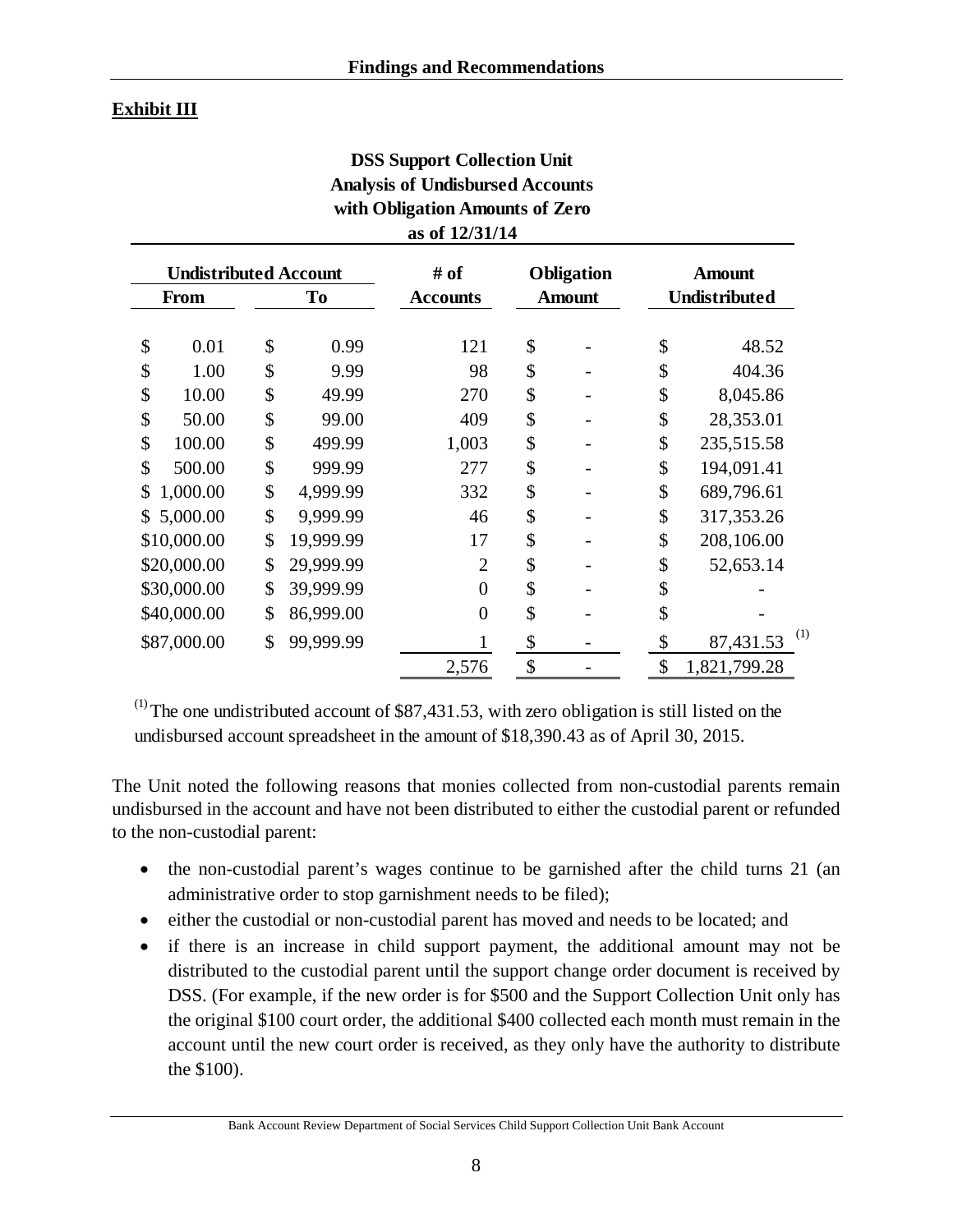The auditors selected 20 Support Collection Unit cases from the above provided Excel schedule (shows last date monies from the non-custodial parent were received by New York State and deposited in the account) in order to obtain the reasons why the account balances were not distributed. The amount undistributed from these 20 accounts totaled \$143,888, \$205,243, \$267,725 and \$283,130, for years ended December 31, 2012 through 2014 and January 1 through April 30, 2015, respectively.

Details regarding these undistributed accounts are listed in Exhibit IV, below.

# **Exhibit IV**

| Year Ended December 31, 2012 to April 30, 2015              |                                                      |                                        |         |                                        |         |                                        |         |                                                                     |         |
|-------------------------------------------------------------|------------------------------------------------------|----------------------------------------|---------|----------------------------------------|---------|----------------------------------------|---------|---------------------------------------------------------------------|---------|
| <b>Description</b>                                          | <b>SCU</b><br><b>Number</b><br>of<br><b>Accounts</b> | Amount<br><b>Undistributed</b><br>2012 |         | Amount<br><b>Undistributed</b><br>2013 |         | Amount<br><b>Undistributed</b><br>2014 |         | <b>Amount</b><br><b>Undistributed</b><br>as of<br><b>April 2015</b> |         |
| Total of 20 Accounts                                        | 20                                                   | \$                                     | 143,888 | \$                                     | 205,243 | \$                                     | 267,725 | \$                                                                  | 283,130 |
| Last Deposit from NonCustodial<br>Parent - 3 to 5 Years Ago | 10                                                   | \$                                     | 48,399  | \$                                     | 48,399  | \$                                     | 48,399  | \$                                                                  | 48,399  |
| Money to be Refunded                                        | 10                                                   | \$                                     | 85,163  | \$                                     | 138,606 | \$                                     | 193,100 | \$                                                                  | 205,994 |
| <b>Custodial Parents Not Located</b>                        | 5                                                    | \$                                     | 31,981  | \$                                     | 39,893  | \$                                     | 47,881  | \$                                                                  | 50,392  |
| <b>Suspense Accounts</b>                                    | $\overline{4}$                                       | \$                                     | 19,658  | \$                                     | 19,658  | \$                                     | 19,658  | \$                                                                  | 19,658  |
| Money due to Custodial Parent                               |                                                      | \$                                     | 7,086   | \$                                     | 7,086   | \$                                     | 7,086   | \$                                                                  | 7,086   |
| Total                                                       | 20                                                   | \$                                     | 143,888 | \$                                     | 205,243 | \$                                     | 267,725 | \$                                                                  | 283,130 |

# **DSS Support Collection Unit Test Sample of Twenty Undisbursed Bank Balances**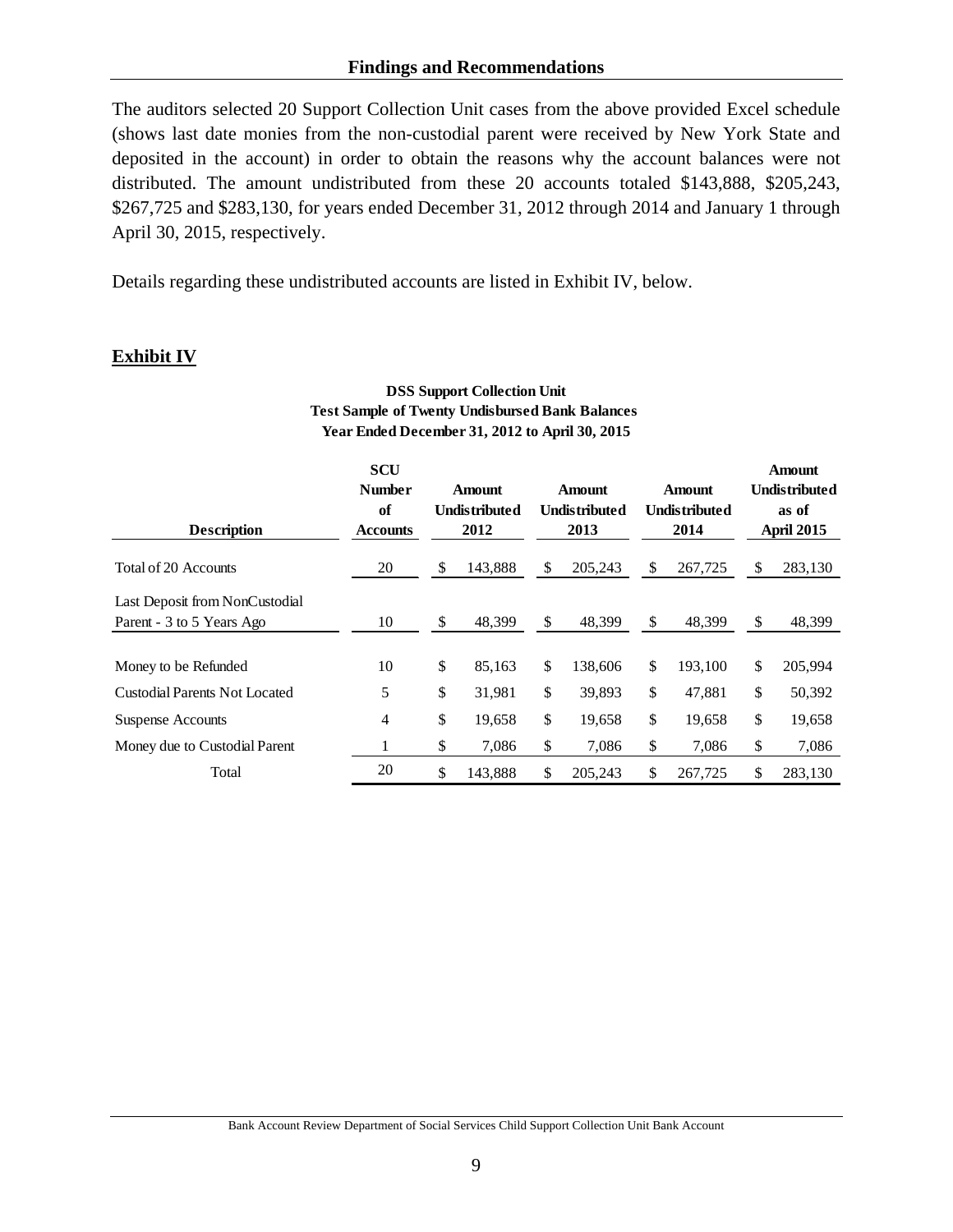Our review found the following:

- 10 accounts where the last deposit from a non-custodial parent was 3 to 5 years ago;
- 10 accounts with monies that should have been returned to the non-custodial parent had not been resolved;
- 5 accounts were not disbursed since the custodial parent could not be located;
- 4 accounts were suspense accounts with the parties' name(s) either not known, not listed on the payments or not legible; and
- 1 account with money due the custodial parent.

These cases had not been resolved by the Support Collection Unit when the auditors requested this sample detail. This is because of the many other functions the unit is mandated to perform.

During our meeting on February 29, 2016, the Unit stated they did not use the Undistributed Collections ("UDC") Categories and Coding as required by the New York State Office of Temporary and Disability Assistance ("OTDA")<sup>6</sup> since 2005. The OTDA guidelines state that each local district must review their cases with undistributed collections and when collection cannot be disbursed, the case must be coded for the UDC reason. The Director stated she will remind her staff to use the undistributed collection codes when collections are not disbursed.

#### **Audit Recommendation(s):**

 $\overline{a}$ 

We recommend that DSS take the necessary steps to determine how much of the undistributed bank balances is to be disbursed by:

- a) refunding monies owed to non-custodial parents;
- b) identifying any monies owed to public assistance;
- c) locating and disbursing monies to custodial parents;
- d) working with the New York State Child Support Unit to create an undistributed aging report, including the payment dates to custodial parents, for use in identifying the reasons for the large undistributed balances in the account and to use as a management monitoring tool; and
- e) using the required OTDA undistributed codes to identify cases when investigating funds that have not been disbursed.

<sup>&</sup>lt;sup>6</sup> The New York State Office of Temporary and Disability Assistance, Undistributed Collections Categories and Coding, dated June 20, 2005.

Bank Account Review Department of Social Services Child Support Collection Unit Bank Account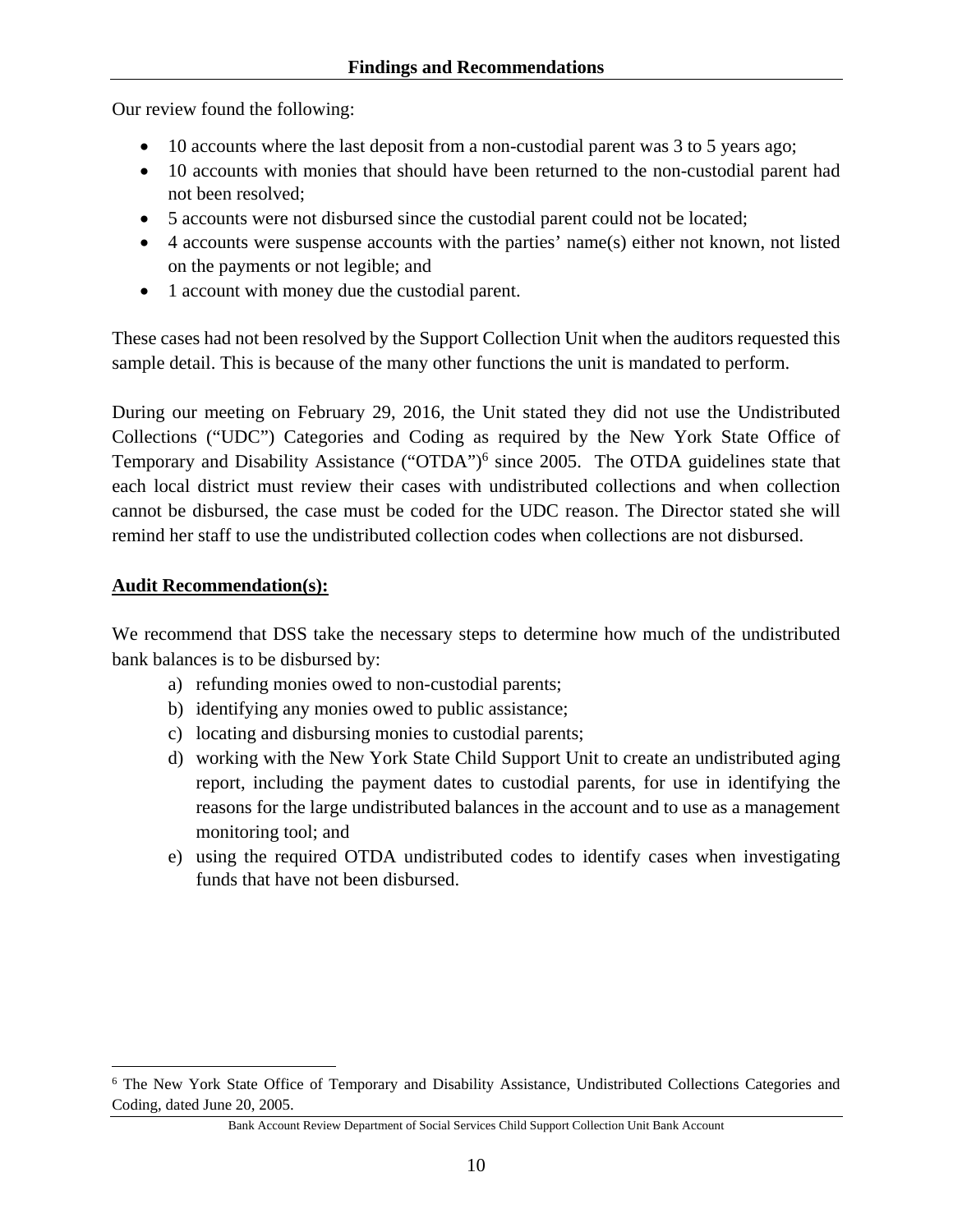# **Audit Finding:**

# **(2) There Is No Escheatment Process to Determine If and When Undistributed Funds of Approximately \$609,532 Should be Escheated to New York State**

The Support Collection Unit did not have an escheatment process for the undistributed account balances as required by the Social Services Law, Section  $111-h(5)^7$  or attempt to refund monies owed to the non-custodial parents, or locate the custodial parents for the cases listed below. The law states that the Support Collection Unit must wait for a period of not less than two years after initiating diligent efforts to locate the parties entitled to the undisbursed child support funds remaining in each undistributed collection account before proceeding with the escheatment process. Based on this research, the Support Collection Unit should either obtain court orders to return the funds to the person who paid them or direct the funds to be deposited with the County Treasurer for five years. Upon the expiration of five years from the date of deposit with the County Treasurer, all such funds shall be paid to the State Comptroller pursuant to provisions of Section 6028 of the Abandoned Property Law.

Our review of the Excel spreadsheets found undistributed bank balances that were over three years old which are listed in Exhibit V, below.

 $\overline{a}$ <sup>7</sup> The New York State Social Services Law, Section 111-h(5), Support Collection Unit.<br><sup>8</sup> The Laws of New York, Abandoned Property, Article 6, 8602

The Laws of New York, Abandoned Property, Article 6, §602.

Bank Account Review Department of Social Services Child Support Collection Unit Bank Account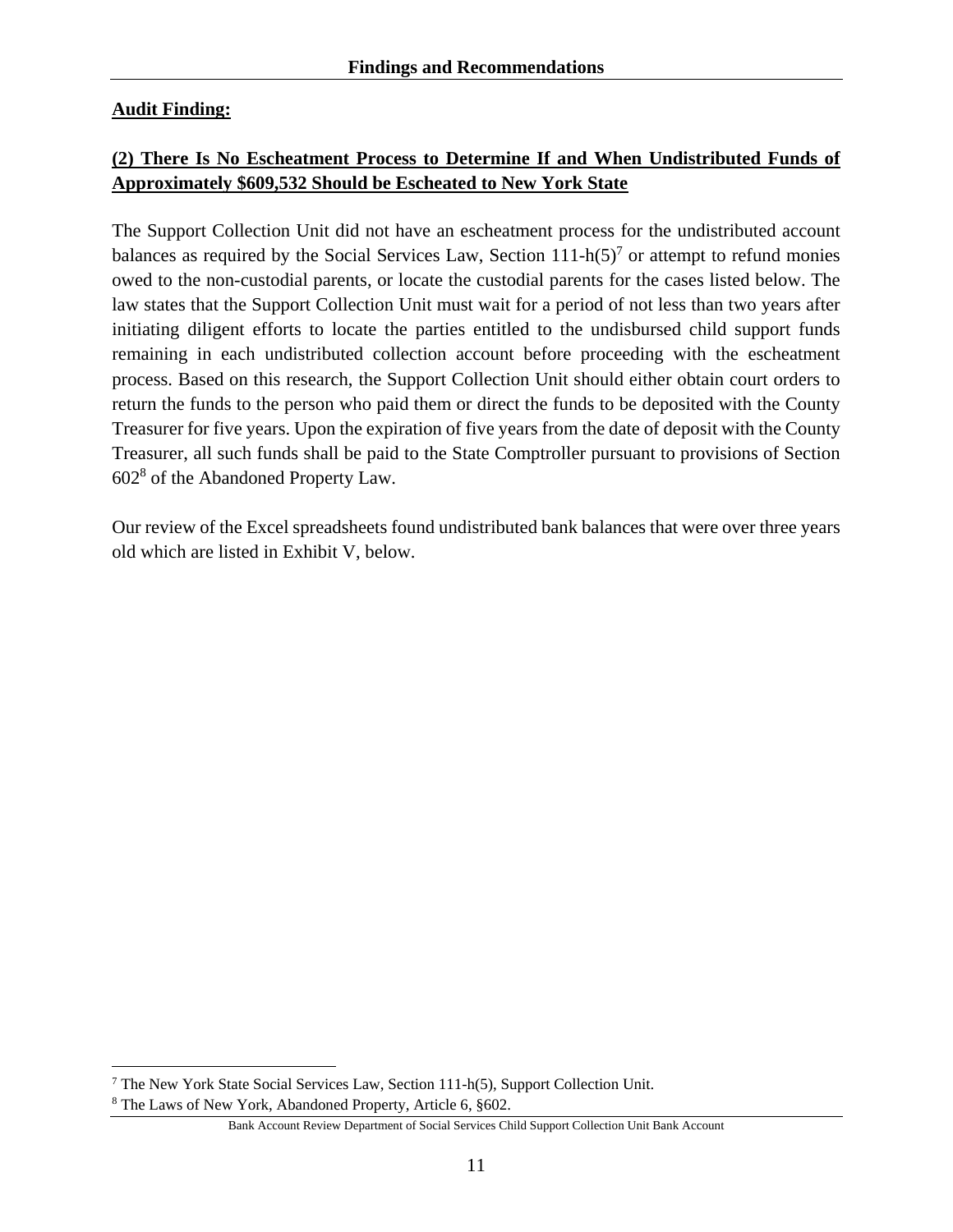# **Exhibit V**

# **DSS Support Collection Unit Undistributed Bank Balances Year Ended December 31, 2012 to April 30, 2015**

|                 |              |                      |                   | <b>Undistributed</b> |                   | Undistributed     |
|-----------------|--------------|----------------------|-------------------|----------------------|-------------------|-------------------|
|                 |              |                      | <b>SCU Cases</b>  | <b>Amounts</b>       |                   | Percentage        |
|                 | <b>SCU</b>   | <b>Undistributed</b> | <b>Over Three</b> |                      | <b>Over Three</b> | <b>Over Three</b> |
| Year            | <b>Cases</b> | <b>Amount</b>        | <b>Years Old</b>  |                      | <b>Years Old</b>  | <b>Years Old</b>  |
| 2012            | 6,715        | \$4,500,783          | 909               | \$                   | 313,470           | 6.96%             |
| 2013            | 7,188        | 5,375,857<br>\$      | 1,166             | \$                   | 417,895           | 7.77%             |
| 2014            | 7,509        | 5,693,058<br>S.      | 1,474             | \$                   | 565,007           | 9.92%             |
| As of $4-30-15$ | 7.928        | 5,812,617            | 1,580             | \$                   | 609,532           | 10.49%            |

Note: Some accounts are not dated. According to the SCU Accountant, undated accounts are usually administrative tax accounts. They have no date because they are entered manually, and are normally disbursed by the end of the fiscal year. They have not been included in the cases over three years old, but are included in total case numbers.

As noted in Finding 1, the Excel spreadsheets show the last date of payment which the auditors used to calculate the undistributed amounts that were over three years old (see Exhibit III above). As a result, these undistributed amounts may be higher than what is shown, since the aging of outstanding cases was not provided to the auditors. In our review, we found approximately 7% of the undistributed balance belonged to accounts that have not had a payment from a non-custodial parent in at least three years. The percentage increased to approximately 10.5% by the end of the audit period. As stated in the note to Exhibit III above, a portion of the accounts (55 totaling \$134,673 in 2012, 74 totaling \$185,430 in 2013, 73 totaling \$108,321 in 2014, and 79 totaling \$220,244 at the end of April 2015) were not dated.

When asked about these undated accounts, the Support Collection Unit Accountant stated that each account is different, but usually accounts are not dated because they are manually entered administrative tax accounts. The Support Collection Unit Accountant stated that these accounts are normally disbursed by the end of the tax year, and that to retrieve more information, each account would need to be researched individually.

The Support Collection Unit did not perform an escheatment process on undistributed accounts to locate the custodial parents, return the funds to the non-custodial parent or to have a court order to transfer the funds to the County Treasurer within a two year period as required by Law. This lack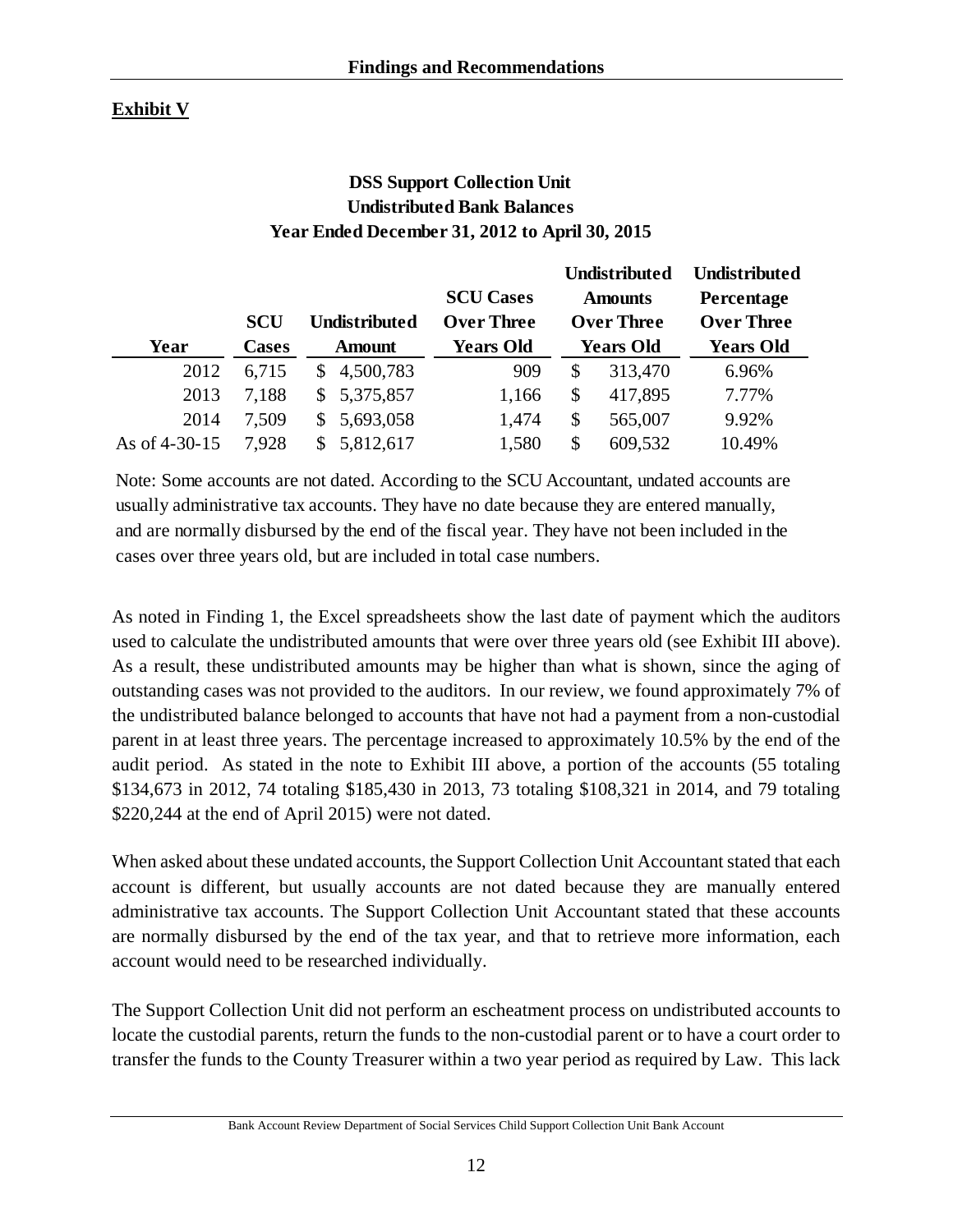of oversight in monitoring and maintaining the bank account represents a major internal control weakness in the safeguarding of assets.

#### **Audit Recommendation(s):**

We recommend the Support Collection Unit create an escheatment process for undistributed account balances with the assistance of OTDA to ensure compliance with the Social Services Law on escheatment.

## **Audit Finding:**

# **(3) Lack of Segregation of Duties on Bank Reconciliation and Disbursement Functions on a \$96 Million Annual Disbursement Account May Result in a Risk of Fraud**

When the auditors were reviewing the large outstanding undistributed bank balances between \$5 and \$6 million (for the period 2012 through April 2015), they found a serious lack of segregation of duties. The DSS Support Collection Unit accountant prepares very arduous, complicated monthly bank reconciliations on this account with approximately \$7 to \$8 million deposited into and disbursed out of this account each month. At the same time, his responsibilities also include preparing batch disbursement paper work. The auditors also found there is a lack of supervisory review. The primary reason for the significant number of undistributed bank balances is the lack of follow-up and review to clear undisbursed amounts.

Each month, the accountant prepares the monthly list of stale dated checks and sends a batch report to reissue payments to the custodial parent through the Asset system. The accountant does not investigate the reasons for the failure to cash the checks, such as faulty addresses. The completed monthly bank reconciliation is forwarded to the Director of the Unit for review. At the entrance conference, the Director acknowledged that she did not have the time nor the staff to perform a supervisory review of the bank reconciliations or the process of reissuing stale dated checks by the accountant.

This lack of managerial oversight resulted in inadequate segregation of duties (poor internal control) since the staff person received the unopened bank statements, prepared the bank reconciliations and reissued payments from the same bank account with no supervisory review in place. The person performing the bank reconciliation should not be the same person with disbursement functions. The unit should have investigated the reasons for each stale dated check before reissuing checks.

"Segregating the incompatible duties of custody of cash, record-keeping, authorizations, and reconciliations prevents an employee or official from controlling all phases of the accounting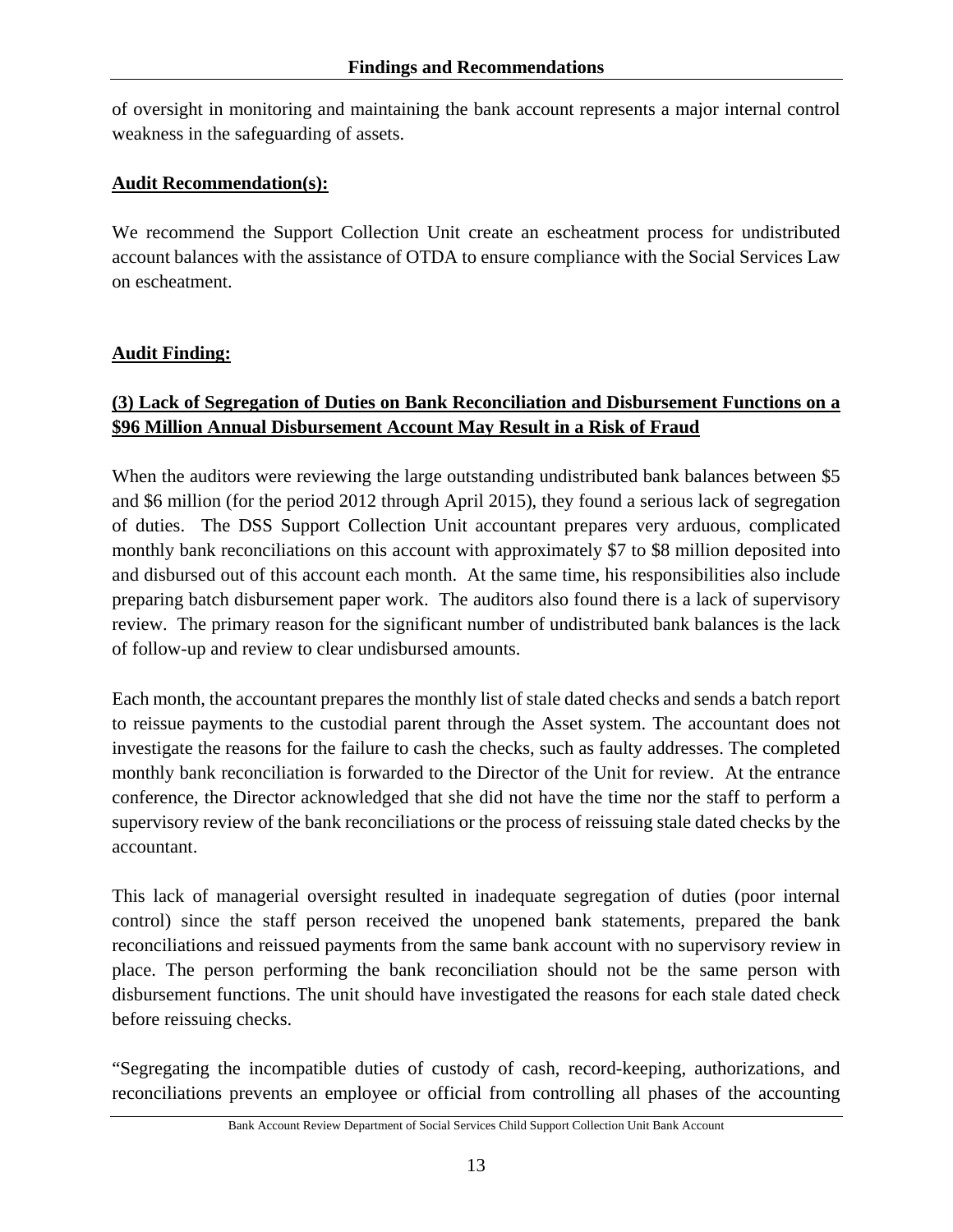function."<sup>9</sup> As a result, internal control weakness exists, and errors and fraud have a greater possibility of going undetected. When duties cannot be segregated, supervisory oversight is needed to mitigate the risks resulting from inadequate segregation of accounting duties.

Although these weaknesses are present, the auditors tested three days of cash receipts and disbursements to the New York State Asset System reports for each of the months of December 2014 and January 2015, and found no exceptions.

#### **Audit Recommendation(s):**

We recommend that DSS:

 $\overline{a}$ 

- a) safeguard funds under their custody by segregating the duties so that there is a different staff person reviewing the bank reconciliations than the one preparing the reconciliations. The supervisor should also not be the person processing the daily disbursements from the Support Collection Unit bank account. These additional controls are needed to prevent the misuse of funds and prevent fraud;
- b) investigate the reasons for stale dated checks before new checks are issued; and
- c) adequately perform federal and state mandated functions.

<sup>&</sup>lt;sup>9</sup> Office of New York State Comptroller, The Practice of Internal Controls, Bank Reconciliation Procedures 3-2-2, page 14.

Bank Account Review Department of Social Services Child Support Collection Unit Bank Account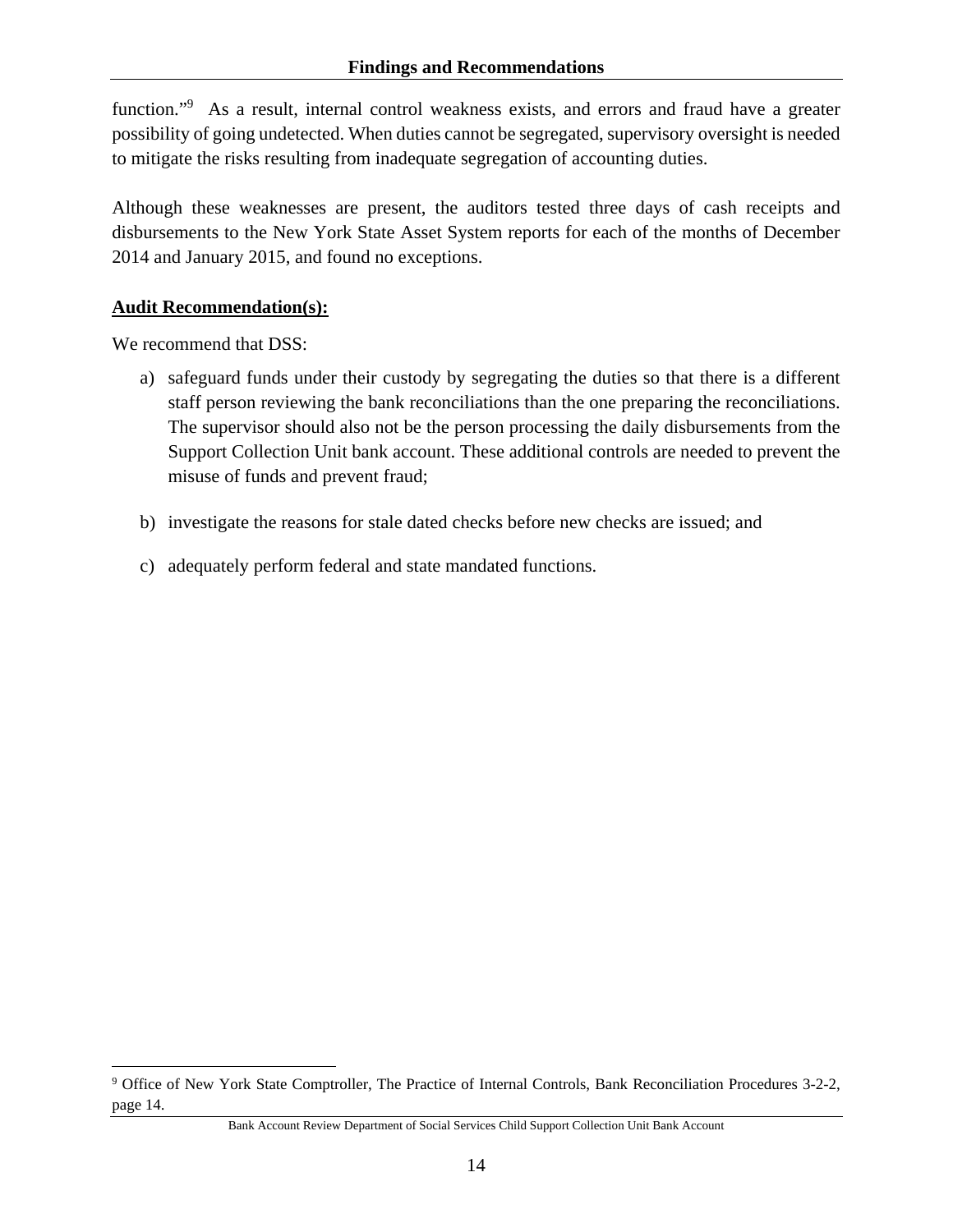#### **Appendix**

EDWARD P. MANGANO COUNTY EXECUTIVE



JOHN E. IMHOF, PhD **COMMISSIONER** 

# NASSAU COUNTY

DEPARTMENT OF SOCIAL SERVICES 60 CHARLES LINDBERGH BLVD., SUITE 160

UNIONDALE, NEW YORK 11553-3686

# **Bank Account Review By the Office of Nassau County Comptroller Of the Department of Social Services Child Support Collection Unit Bank Account**

# **Support Collection Unit Responses to Auditors Finding and Recommendations**

# **March 11, 2016**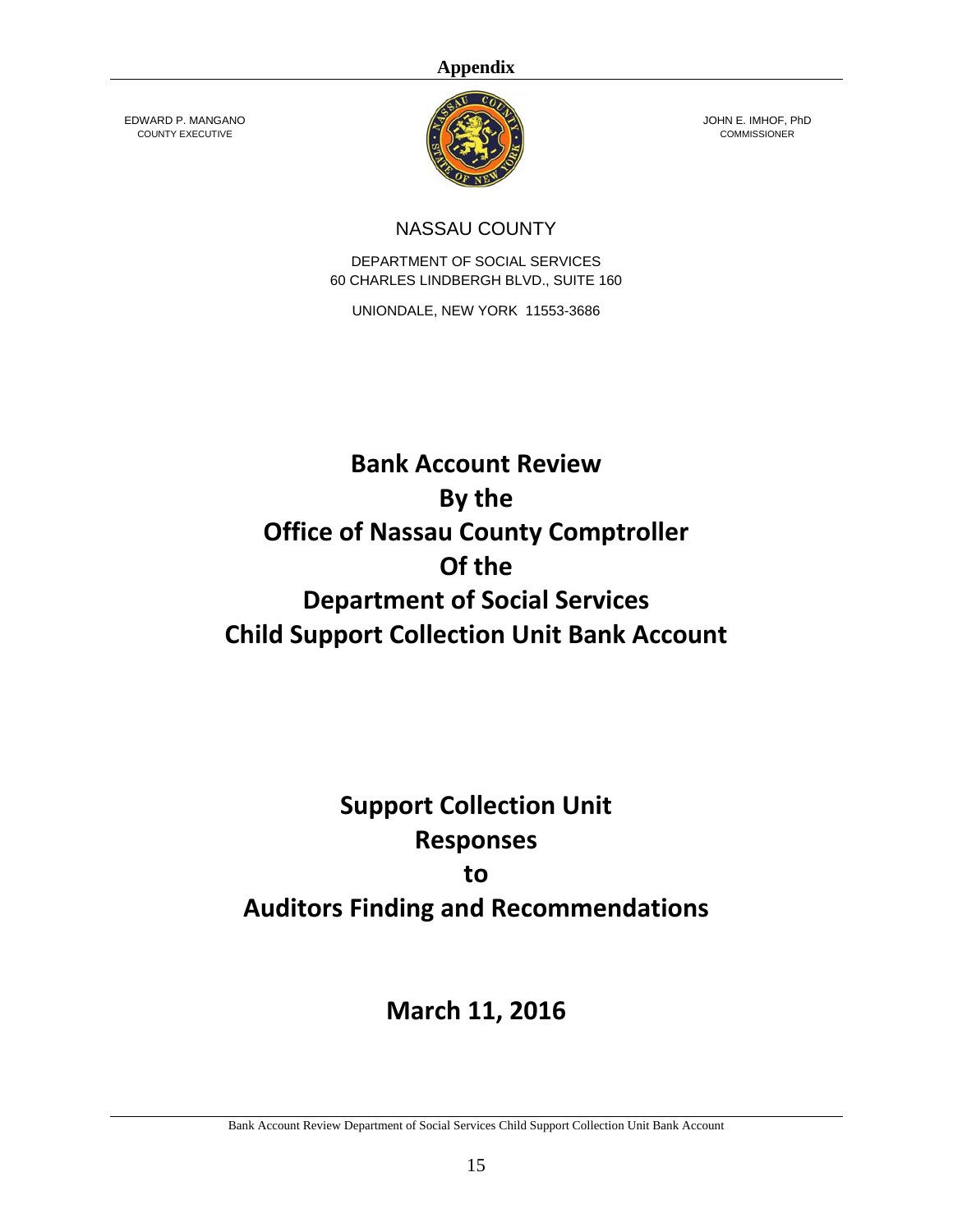## **Audit Finding:**

#### **(1) \$5.7 Million of Undisbursed Funds in the Child Support Bank Account Needs Investigation: Unit Not Using NYS Coding for Identifying and Clearing Undisbursed Funds.**

#### **Audit Recommendation(s):**

We recommend that DSS take the necessary steps to determine how much of the undistributed bank balances is to be disbursed by:

- a) refunding monies owed to non-custodial parents;
- b) identifying any monies owed to public assistance;
- c) locating and disbursing monies to custodial parents;
- d) working with the New York State Child Support Unit to create an undistributed aging report, including the payment dates to custodial parents, for use in identifying the reasons for the large undistributed balances in the account and to use as a management monitoring tool; and
- e) using the required OTDA undistributed codes to identify cases when investigating funds that have not been disbursed.

#### **DSS Response:**

Due to restrictions the Support Collection Unit (SCU) could not provide case specific evidence to the auditors. However, the SCU is taking ongoing corrective action towards reducing its Undistributed Collections (UDC). While current staffing levels prevent the assignment of this task to a specific unit as in the past, both the SCU child support and accounting staff have incorporated these functions into their daily caseload management. SCU Administrators, namely the Director and Assistant Coordinator, review accounts with UDC and, where appropriate, process refunds and distribute payments. In addition, all child support line staff incorporates researching the location of one or both of the parties as part of their daily case maintenance to facilitate the disbursement of UDC. Researching the location of legally responsible relatives and custodial parents as well as their assets and income sources is one of the primary functions or our program area and assists us in meeting our paramount policy goal of distributing child support collections to the family.

The auditor's report states there is no aging mechanism in place for the SCU to manage its UDC. The SCU receives monthly reports from OTDA and can request ad hoc reports (i.e. reports that specifically include date of disbursement to custodial parent) if needed that are used to determine the status of UDC.

The SCU feels that the auditors misunderstood the Director's response in regards to the unit's ability to "investigate and timely reduce the undistributed bank balances". To clarify, the Director of Child Support stated "we (SCU) are able to investigate our UDC, though not at the level we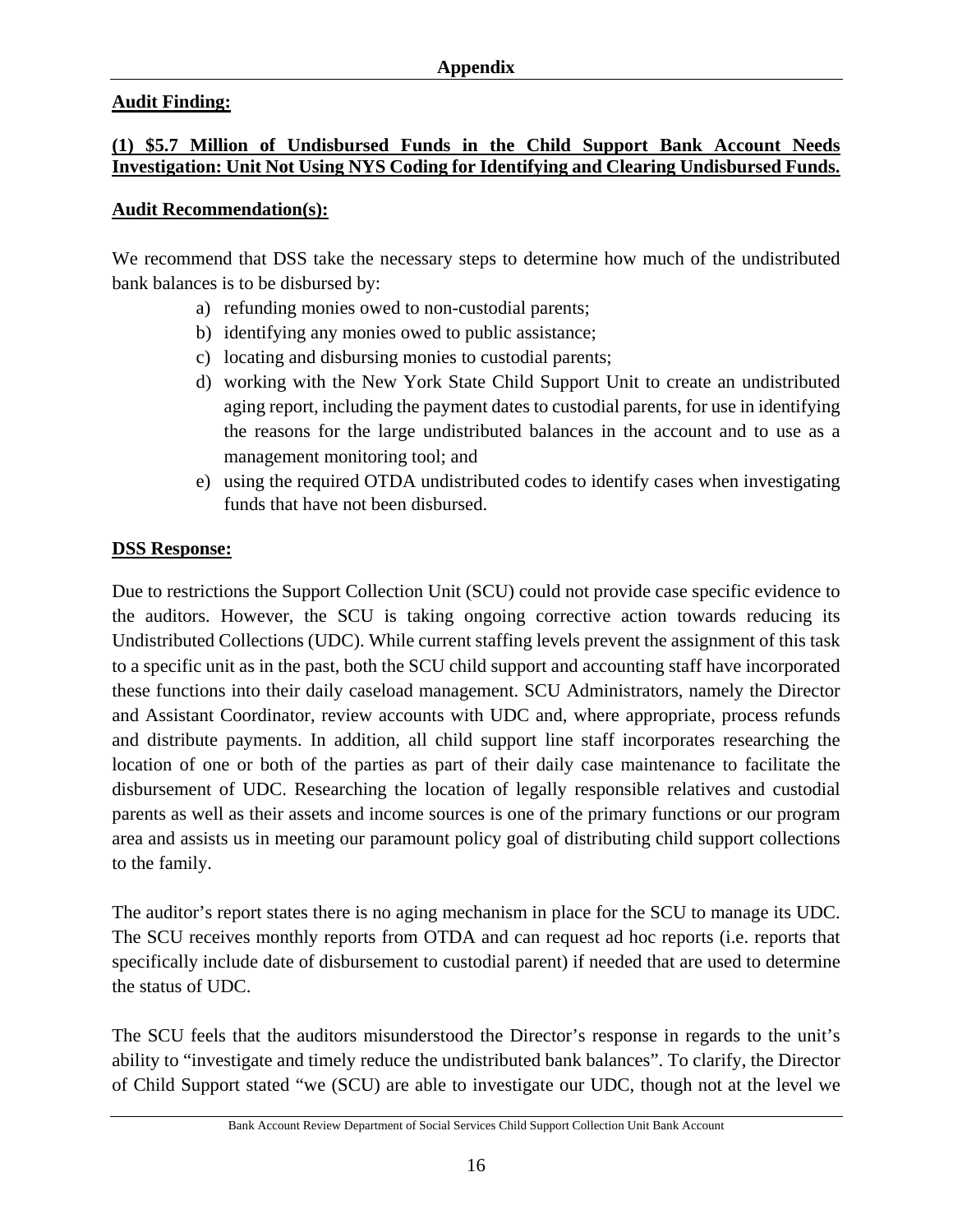previously were. At one time we were able to designate an entire unit the task of researching and reducing our UDC. We are no longer able to do that. The tasks associated with researching the UDC are already incorporated into the daily job functions of staff within the Child Support program area".

*It should be noted that not all of the 5.7 million dollars in the bank account is UDC*. Included in the 5.7 million dollars as of (December 31, 2014) are Administrative accounts- these are accounts set up administratively for the processing of payments which have been received through various administrative enforcement mechanisms. These administrative accounts are set up pursuant to current Office of Temporary Disability Administration (OTDA) policy and regulated by State and Federal guidelines. Some administrative accounts are set up to process payments received from Tax Refund Offset Process (TROP).These TROP accounts will generally have payments held for a period of not less than six months. Administrative accounts may also include accounts which are set up to temporarily process unidentified or misidentified payments or wire transfers. Most of the funds in the child support bank account are actual child support payments which have been paid to the SCU and are either awaiting disbursement to the custodial parent or back to the Department of Social Services (DSS). Funds used to reimburse DSS are disbursed back to the department once per month on the last business day of each month. The disbursement of child support payments to a custodial parent will vary based on the court ordered obligation frequency and will generally be disbursed within 24-48 hours after SCU's receipt of the payment. It should also be noted that in cases with an ongoing support obligation Federal guidance allows a reasonable amount of overpayment be kept on the account as "future payments". While the Federal government does not define "reasonable amount" we are advised by OTDA, that an amount equal to one month's obligation is acceptable to maintain on the account.

Also included in the UDC are funds that applied to accounts where neither the non-custodial parent nor custodial parent can be located. While ongoing location efforts are made by line staff and also performed automatically by the ASSETS system, it should be noted that both parties are ordered by court and SCU (via Clients Rights and Responsibilities-detailed in Child Support Application) they are required as a condition of services to keep the SCU notified of their current address at all times. These are the cases which make up the majority of the UDC.

UDC may also include funds on accounts where one or both of the parties to the action are now deceased. SCU CANNOT return, refund or refer the UDC on many of these cases without a court order directing same. In these cases we need the cooperation of the courts to identify the legal beneficiary.

UDC can also appear on accounts where employers and/or income payors continue to remit payments to the SCU when the support obligation has been terminated and no arrears are due. This occurs despite ongoing efforts to terminate the wage withholding via mailed termination notices,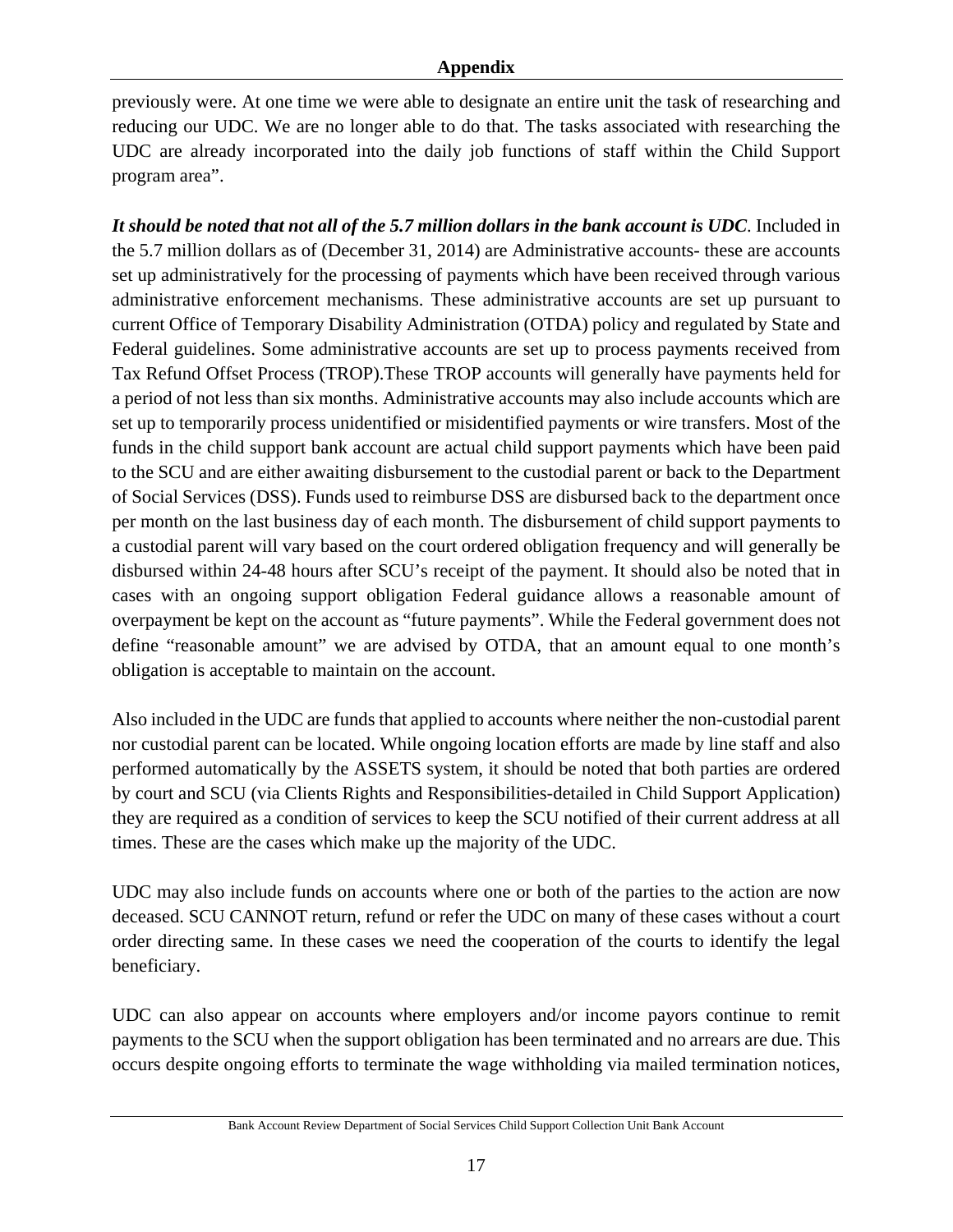#### **Appendix**

faxes, and telephone calls. This often occurs in cases where the payor is a large agency such as Social Security Administration. UDC on these accounts can be large.

With reference to Exhibit III, it should be noted that, the SCU Administration reviews cases almost daily to investigate accounts with no obligation amount in an attempt to initiate case closure as well as establish the effective date for "diligent efforts" necessary for escheatment of funds.

In reference to the one undistributed account of \$87,431.53 with a zero obligation it must be noted that this account is an administrative account and that administrative accounts need not have an obligation amount. We agree that as of April 2015 the balance was \$87,431.53 and that as of today the balance is \$2096.52. The SCU will continue to work on the remaining balance to determine who is entitled to receive these funds.

## **Response to Audit Recommendation(s) (Audit Findings 1)**

SCU agrees with audit recommendations a, c and e and will be reviewing procedures to help facilitate same. SCU disagrees with audit recommendation b as this function is automated and with recommendation d regarding "aging reports" (see above for discussion on this matter).

## *Auditor's Follow-up Response:*

*We concur with the corrective action taken by the Support Collection Unit regarding recommendations (a), (c), and (e) to reduce the undistributed collection accounts by refunding monies owed to non-custodial parents; locate and disburse monies to custodial parents and to start entering the UDC categories and codes required by the New York State Office of Temporary and Disability Assistance ("OTDA") when researching reasons for undisbursed funds.* 

*With respect to the response to recommendation b, we reiterate that the Support Collection Unit take steps to identify the portion of each account with an undistributed collection balance that represents monies due to public assistance. While the function may be automated for purposes of transferring the monies to public assistance, the appropriate UDC categories and code should be used to identify this portion of each account's balance.* 

*With respect to the response to recommendation (d), the auditors noted that the monthly report of undistributed account balances was too detailed to be used for management oversight purposes. We reiterate that summary aging reports of undistributed account balances, similar to Exhibits II, III, and V in the report, be generated on a monthly basis and reviewed by management. Further, the auditors were never provided with the ad hoc reports that specifically included the last date of disbursement to the custodial parent. In order for these reports to be effective they should not be generated on an ad hoc basis, but rather for the same time period covered by the monthly reports from the OTDA.*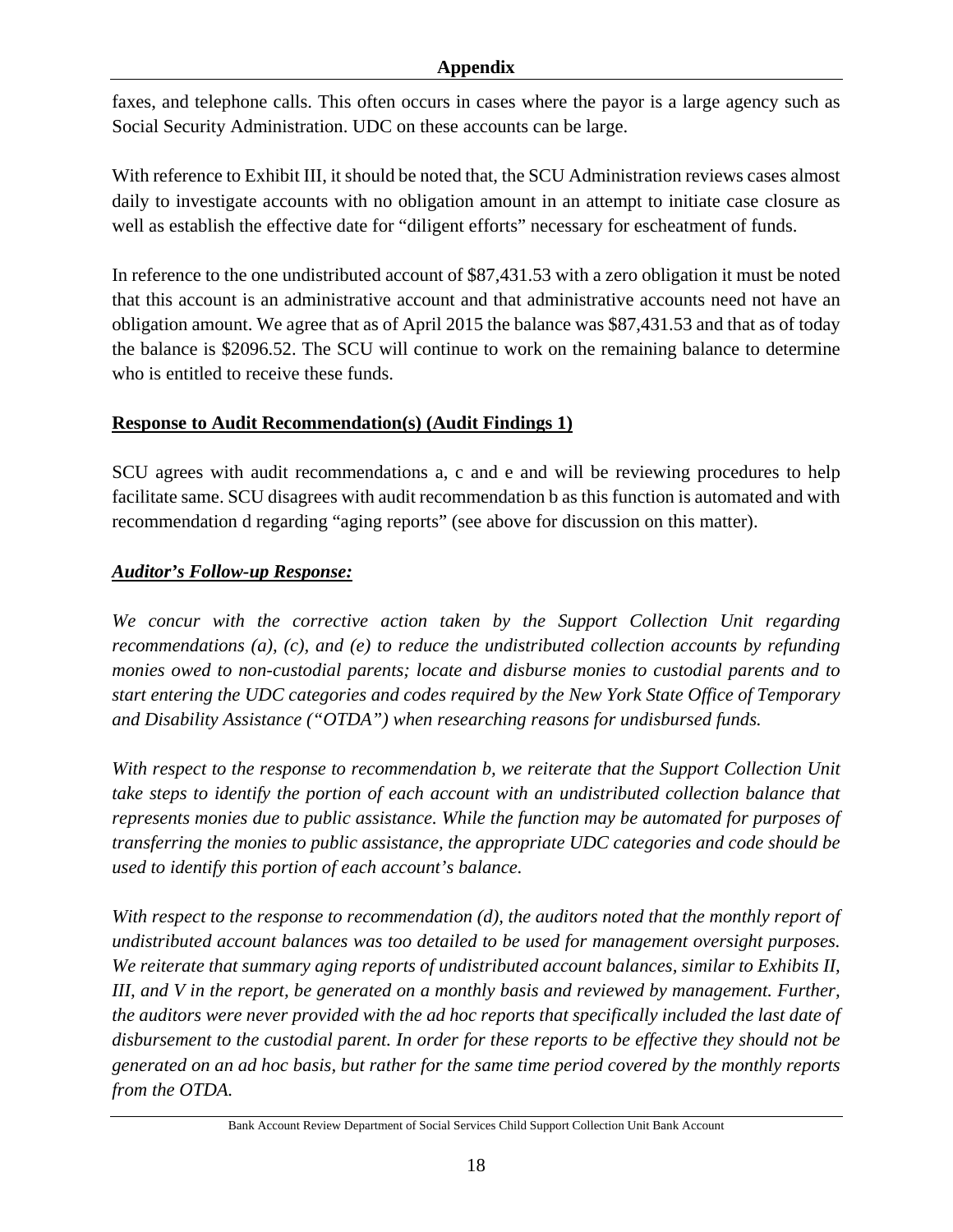## **Audit Finding:**

# **(2) There is no Escheatment Process to Determine If and When Undistributed Funds of \$609,532 should be Escheated to New York State**

#### **Audit Recommendation(s):**

We recommend the Support Collection Unit create an escheatment process for undistributed account balances with the assistance of OTDA to ensure compliance with the Social Services Law on escheatment.

#### **DSS Response:**

New York State OTDA protocol regarding escheatment of funds is currently under review. OTDA is working on streamlining the process and has informed us that they are not aware of any large district that is using the current process. Nassau SCU continues to review accounts with UDC during its normal course of business and performs due diligence where appropriate pursuant to the provisions of SSL 111-h(5)\*\*. This lays the groundwork needed to pursue the escheatment of funds when OTDA will provide local districts with an updated protocol.

\*\*Finding 2 by the auditors should be clarified or corrected in that;

Diligent efforts do not need to be made for two years. The law states SCU must wait for a period of at least two years from initiating diligent efforts before proceeding with the escheatment process.

#### *Auditor's Follow-up Response:*

*We reiterate the recommendation for the Support Collection Unit to create an escheatment process for undistributed account balances. As noted during the audit, the only way to confirm the nature, extent, or timing of the due diligence that may have been performed by the Child Support Collection Unit is to review the notes entered in each individual account in the system, on an account by account basis. The creation of an escheatment process should include the compilation of UDC coded information that is gathered and entered in the system during the time that due diligence is being performed, in such a way that the work performed and the status can be retrieved from the system and reviewed by management; and the progress being made on each account can be gauged.* 

*With respect to the clarification noted in the response, the text of the finding was revised accordingly.*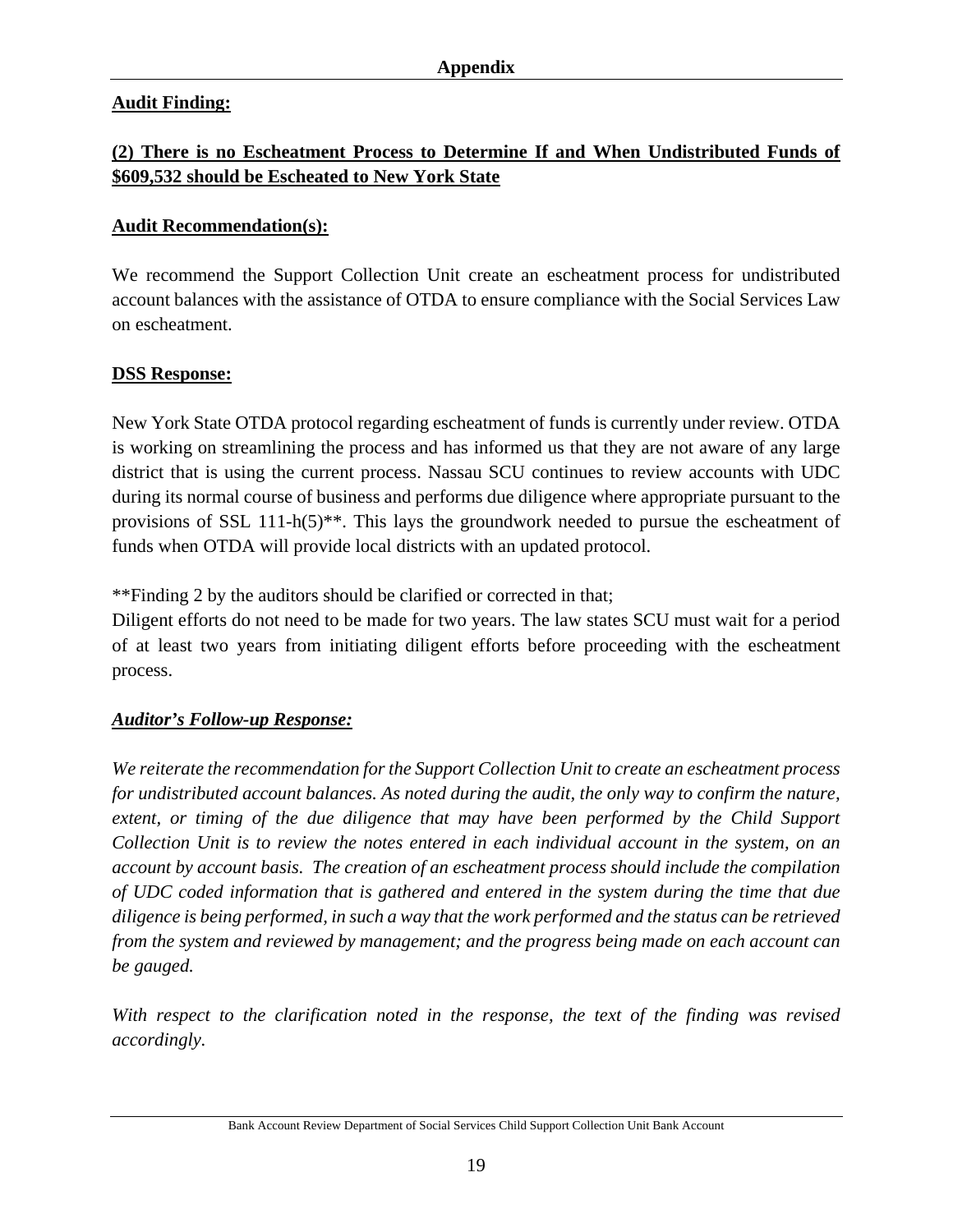# **Audit Finding:**

# **(3) Lack of Segregation of Duties on Bank Reconciliation and Disbursement Functions on a \$96 Million Annual Disbursement Account May Result in a Risk of Fraud**

#### **Audit Recommendation(s):**

We recommend that DSS:

- a) safeguard funds under their custody by segregating the duties so that there is a different staff person reviewing the bank reconciliations than the one preparing the reconciliations. The supervisor should also not be the person processing the daily disbursements from the Support Collection Unit bank account. These additional controls are needed to prevent the misuse of funds and prevent fraud;
- b) investigate the reasons for stale dated checks before new checks are issued; and
- c) adequately perform federal and state mandated functions.

# **DSS Response:**

DSS agrees with audit recommendation (a), the need to have a segregation of duties for Child Support Accounting functions. As a result Child Support Accounting will now be under the responsibility of the DSS Accounting Executive, who will perform a supervisory review of the bank reconciliation and all other functions performed by the Accountant III. An additional accountant has been requested to be hired so the actual duties of disbursements and the function of preparing the monthly bank reconciliation will be separate.

# **Response to Audit Recommendation(s) (Audit Findings 3)**

DSS has always completed audit recommendations (b) and (c). All stale dated checks are researched before a new check is re-issued and all federal and state mandates are performed more than adequately.

# *Auditor's Follow-up Response:*

*With respect to the response to recommendation (a), we concur with the corrective action taken to provide supervisory oversight of the accounting function and to segregate the disbursement function from the preparation of the monthly bank reconciliation and follow up of reconciling items.* 

*With respect to the response to recommendation (b), the Director acknowledged at the entrance conference that she did not have the time nor the staff to perform a supervisory review of the process of reissuing stale dated checks by the accountant. During the audit, the accountant told the auditors that he would reissue stale dated checks after six months without investigating the*